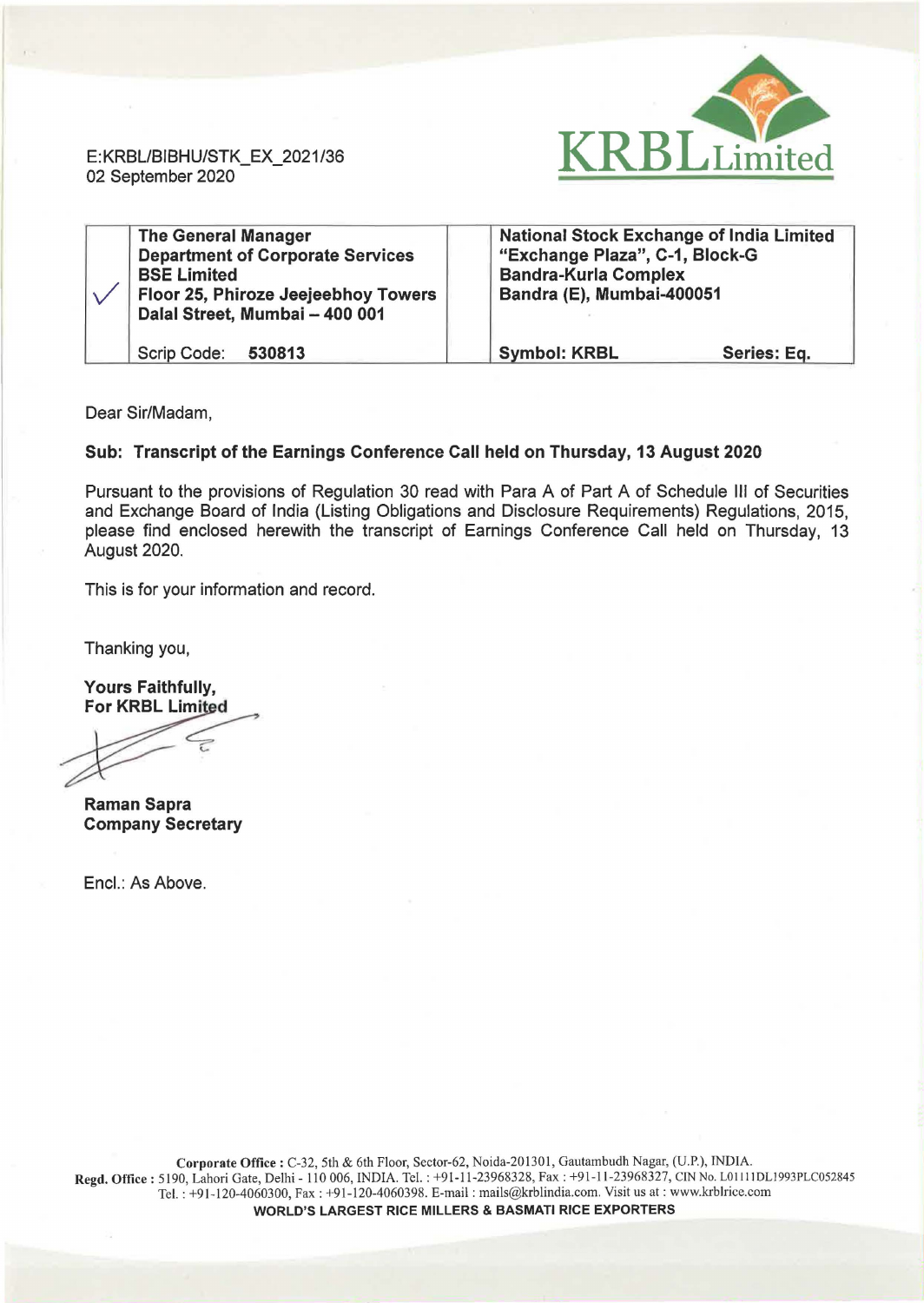**RELE**imited

E:KRBUBIBHU/STK\_EX\_2021/36 02 September 2020

| <b>The General Manager</b><br><b>Department of Corporate Services</b><br><b>BSE Limited</b><br>Floor 25, Phiroze Jeejeebhoy Towers<br>Dalal Street, Mumbai - 400 001 |  | <b>National Stock Exchange of India Limited</b><br>"Exchange Plaza", C-1, Block-G<br><b>Bandra-Kurla Complex</b><br>Bandra (E), Mumbai-400051 |             |
|----------------------------------------------------------------------------------------------------------------------------------------------------------------------|--|-----------------------------------------------------------------------------------------------------------------------------------------------|-------------|
| Scrip Code: 530813                                                                                                                                                   |  | <b>Symbol: KRBL</b>                                                                                                                           | Series: Eq. |

Dear Sir/Madam,

## Sub: Transcript of the Earnings Conference Call held on Thursday, 13 August 2020

Pursuant to the provisions of Regulation 30 read with Para A of Part A of Schedule Ill of Securities and Exchange Board of India (Listing Obligations and Disclosure Requirements) Regulations, 2015, please find enclosed herewith the transcript of Earnings Conference Call held on Thursday, 13 August 2020.

This is for your information and record.

Thanking you,

Yours Faithfully,<br>For KRBL Limited

Thanking you,<br>Thanking you,<br>Yours Faithfully,<br>For KRBL Limited<br>Aman Sapra

Raman Sapra Company Secretary

Encl.: As Above.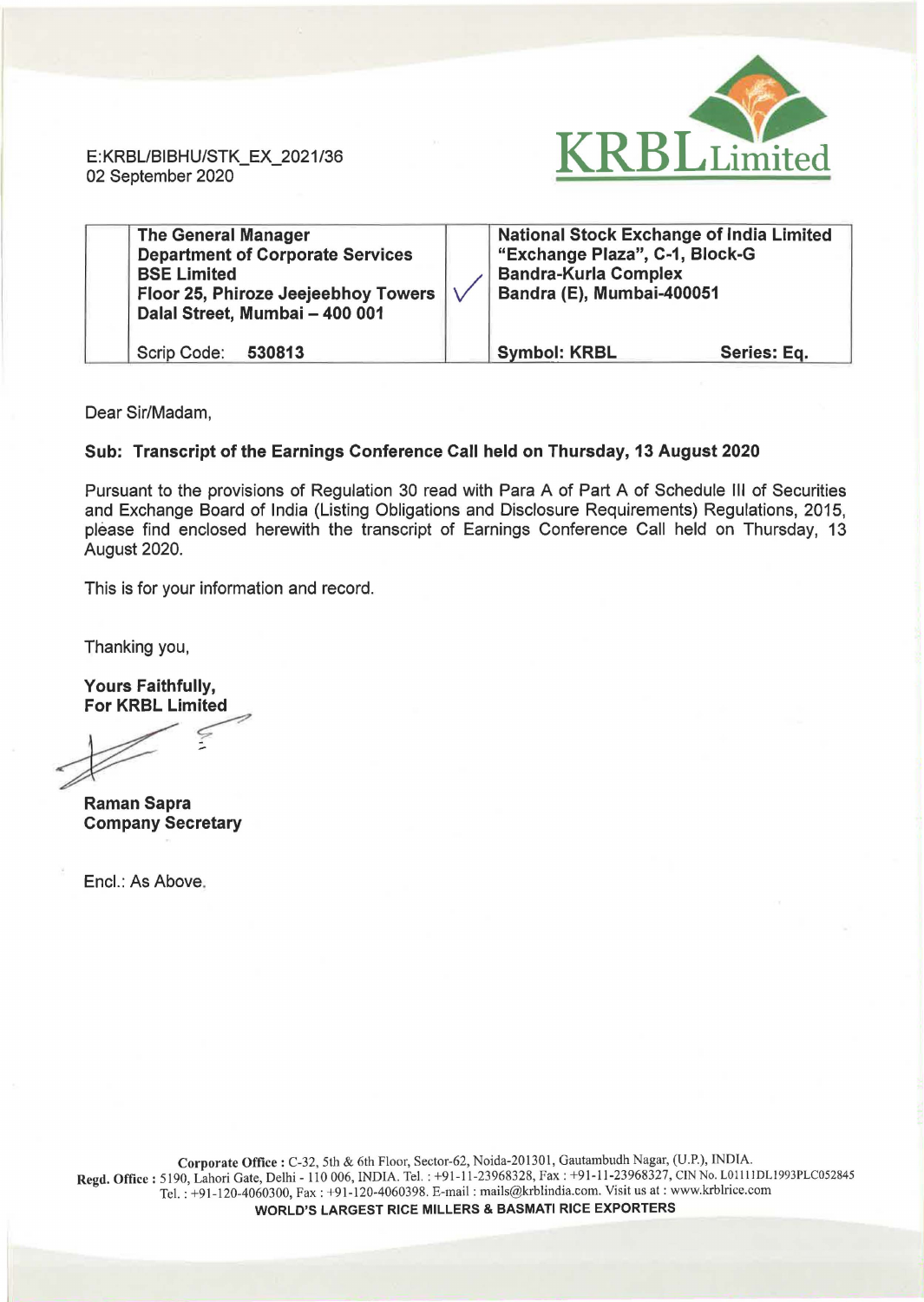

## **KRBL Limited**  Q1 FY '21 Earnings Conference Call Transcript August 13, 2020

- **Moderator** Ladies and gentlemen good day, and welcome to the KRBL Limited Q1 FY '21 Earnings Conference Call. As a reminder, all participant lines will be in the listenonly mode. And there will be an opportunity for you to ask questions after the presentation concludes. Should you need assistance during this conference call, please signal an operator by pressing "\*" then "0" on your touchtone phone. Please note that this conference is being recorded. I would now like to hand the conference over to Mr. Nishid Solanki from CDR India. Thank you and over to you, sir.
- **Nishid Solanki:** Thank you. Welcome to KRBL's Q1 FY '21 Earnings Conference Call for analysts and investors. Today, we are joined by senior members of the management team, including Mr. Anil Kumar Mittal – Chairman and Managing Director; Mr. Anoop Kumar Gupta – Joint Managing Director; and Mr. Rakesh Mehrotra – Chief Financial Officer. We propose to commence with an update on the financial performance by Mr. Rakesh Mehrotra. Thereafter, we will have Mr. Anoop Kumar Gupta, sharing his perspective. After the opening remarks from the management, the forum will be opened for an interactive question-and-answer session.

A cautionary note. Certain statements that may be made on today's call could be forward-looking in nature, and actual results could vary from these statements. A detailed statement in this regard is available in KRBL's Q1 FY '21 Investor Presentation, which has been shared with you earlier. I would now like to invite Rakeshji. Thank you and over to you, sir.

**Rakesh Mehrotra:** Good afternoon, ladies and gentlemen. I welcome you to KRBL's conference call to discuss performance during the Q1 FY '21. I will commence with the key highlights for the period. I trust all of you are safe and well. We too have been observing the right safety protocol and our teams are working with utmost dedication to maintain supplies of all our brands to our customers in trustful manner.

> The first quarter of FY '21 was marked by continuing impact from the lockdown measures taken to curb pandemic. Although at our level, we rapidly streamlined the flow of labor and materials, the shipments took longer than expected to normalize. Our performance reflects this transient impact on the deliveries due to severely affected logistics. The underlying demand has remained strong, and this was the same pattern seen in the export segment too. While shipping our basmati to international destinations, we had to work at significantly reduced pace, which had to do with the severe impediment in the logistics.

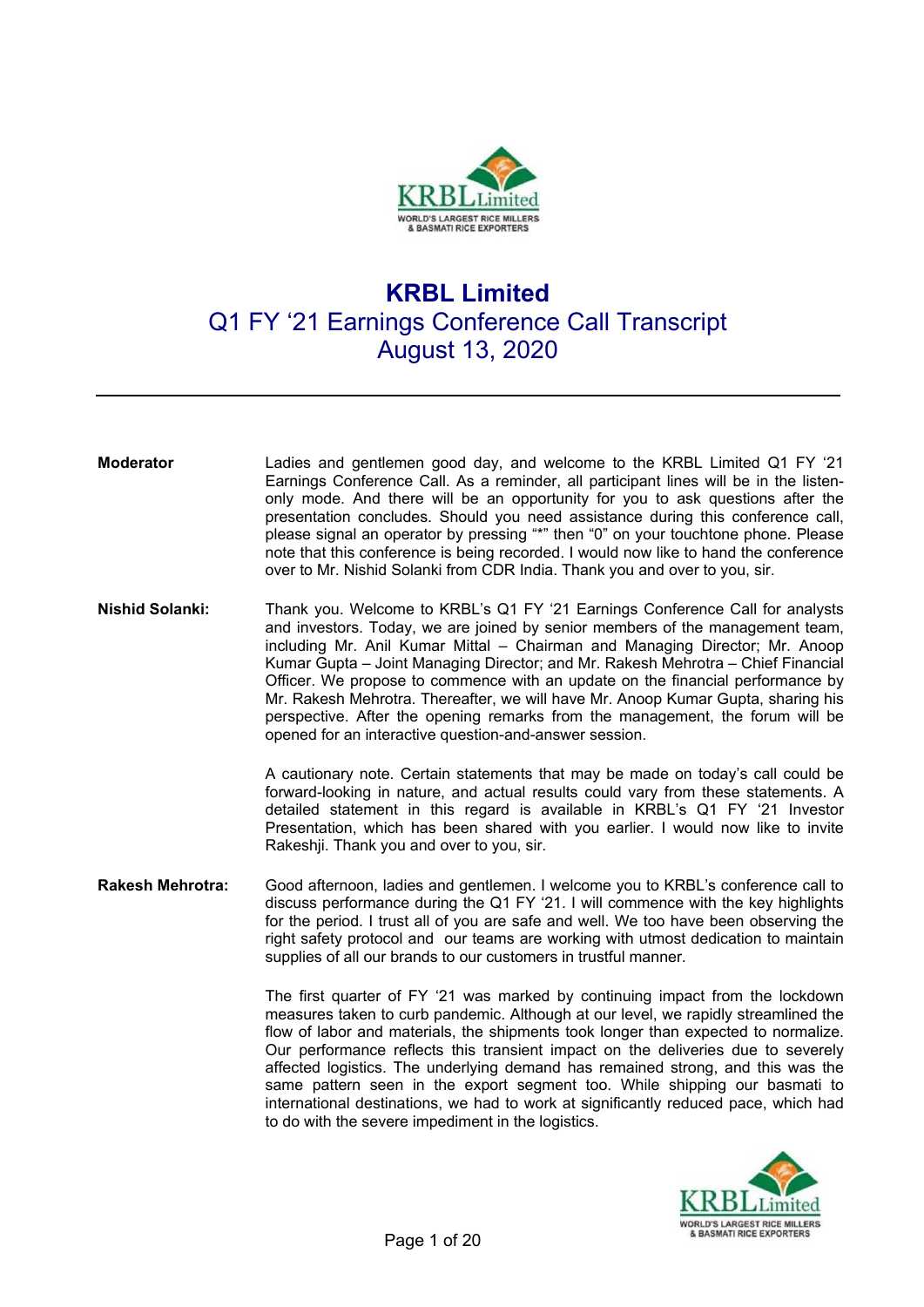With this context, our first quarter standalone revenue from operations came in at Rs.764 crore. Our EBITDA during the Q1 FY '21 stood at Rs.193 crore, and the company has recorded best ever margins of 25%. This was on account of enhanced gross margin at 35%. PBT for Q1 FY '21 stood at Rs.167 crore, with PBT margin in the period standing at 22%, owing to higher price realization and cost benefit on inventories and reduction achieved in the finance cost on account of lower working capital borrowings. Our PAT for the Q1 came in at Rs.126 crore with PAT margin of 17%.

During the last season we had taken advantage of the then prevailing low paddy prices and stocked up incremental quantities year-on-year of paddy. This has given us a unique advantage to grow volumes at attractive margins in the coming quarters. We follow a simple guiding principle, whereby our accruals get reinvested into the building inventory and thus the cycle perpetuates and this has become a key factor of differentiation in our industry.

Our objective remains to reduce the utilization of borrowing towards creation of inventory and as at 30th June 2020, we have seen lowest net debt levels of Rs.268 crore as compared to earlier period last year Q1 where net debt stood at Rs.690 crore.

The company's financial position remains robust. We hope to realize healthy cash flows this year as well. We are working steadfastly towards being a debt-free company gradually and even in the working capital level. With discipline, I am sure we will set the benchmark for this parameter also.

I now hand over the call to our Joint Managing Director, Mr. Anoop Kumar Gupta for his perspective. Thank you.

**Anoop Kumar Gupta:** Thank you, Mr. Mehrotra. At the very outset, I hope and wish that all of you and your families are keeping safe and healthy. The quarter has started with an uncertain and unpredictable environment with the proliferation of COVID-19 as all of you are aware. On behalf of everyone at KRBL, we extend our gratitude to all the frontline heroes helping us manage this pandemic.

> Our performance in the quarter has been resilient and reflective of the intrinsic strength of our portfolio, agility in operation, excellence in execution, purpose-driven leadership and our strong balance sheet. Though initially in the quarter, we have seen impact from the severe disruption to logistics domestically and also to shipments bound for our export markets. As you all are aware, given the challenges and restrictions, there was little to no uptake in the HoReCa segment. Although presently with the successive phases of un-locking, this segment is showing improvement. On the retail side, where volumes have stood higher robustly, we have seen greater share of lower-priced SKUs, and thus, there is some impact on the realization, especially in the domestic market.

> Over the last 3 months, we have been undertaking maximum efforts to secure our business operation by putting in place stringent safety standards across our plants and offices to ensure well-being of our people. As on date, all plants are running at full capacity. And as they are highly automated, we have been able to resume the processing and packaging activities very seamlessly. Our teams have dedicatedly work with the local authorities to streamline the flow of our product city by city, town by town, and slowly, the supplies are normalizing.

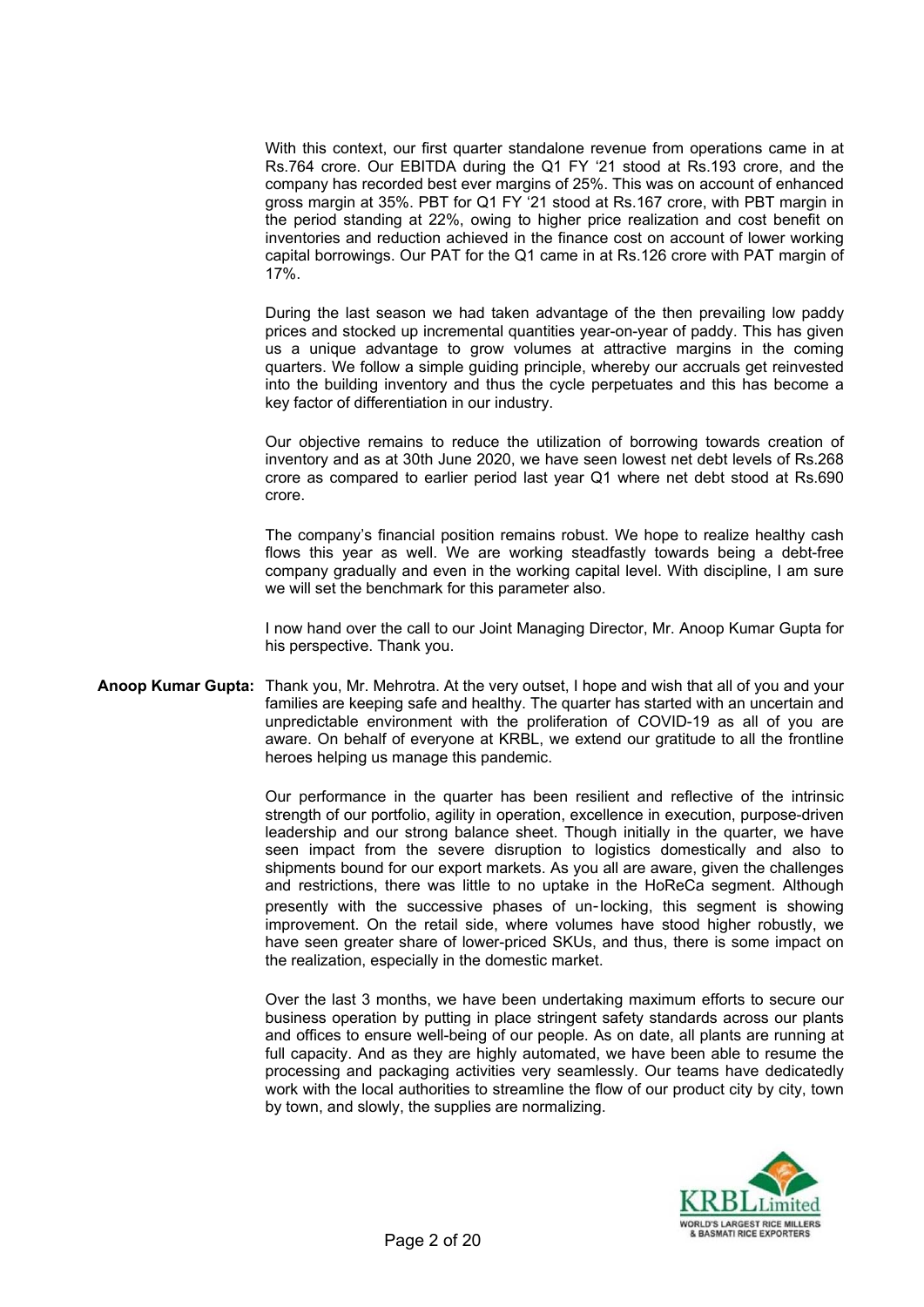Consumer sentiment towards branded product has never been stronger. Through the stringent phases of the lockdown, consumers have sharply curbed eating out and ordering in. Within households, the clear accent is on the home-cooked food. Thus, even for daily consumption of grocery items, the consumer is found looking at packaged options. Brands that have enjoyed deep trust and have fared well, where India Gate and our portfolio have ranked highest. We have witnessed the best ever volumes in the consumer pack segment. In the leadership consumer pack segment, we have seen around 30% growth year-on-year.

Another key trend that is coming up is a marked focus on health and wellness with consumers seeking out options to promote immunity. This was an industry category earlier as well, but with the lockdown, it has achieved a boost. Our lineup also includes several value-added product lines created around these aspects. And this range continues to expand with the new products to bring health and convenience to consumers.

A key aspect of the lockdown has been that we have had to meet significantly higher demand for our brands across a very short window of delivery lead time. Customers these days are seeking out brands that they prefer, whereas their route of purchase has also undergone an update, with higher preference for online and direct channels. To share a statistic for KRBL during Q1 FY21, we saw a stupendous 70% improvement in online sales year-on-year. The traction in the traditional channel has been good, and has in fact, built up with the successive phases of unlocking. In our business, we have seen 12% volume growth recorded by the modern trade segment. Efforts are also on to further strengthen our presence in smaller towns and rural India. With an offering for every category, we are geared to meet demand from all types of customers. Our teams are employing sophisticated metrics and tracking, to assess these evolving trends and making adiustments in real time.

 Our order booking has remained healthy despite the impact from the pandemic in virtually every market, our brands enjoy a USP to which customers have shown deep loyalty. Demand has remained unchanged as per the pattern, and we are taking all efforts to supply maximum quantities, both abroad and domestically. As we grow as a business, the emphasis will always remain on conducting sales profitably, and this guiding principle is serving KRBL well to distinguish itself in the industry.

Looking forward, while the near-term market outlook is uncertain, we are confident of the medium to long-term growth prospects of the FMCG sector. Our strength of agility and responsiveness gives us confidence to navigate the current challenges as well as capture the structural opportunity in medium to long-term. We remain confident of a strong demand in our product category in the coming fiscal, which we believe should enable us to deliver a robust operational and financial performance, backed by strong brand lineup, smart inventory management and advanced processing capacities. At an overall level, for FY '21, it remains our intention to enhance volume growth of basmati over FY '20. With that, I would like to request the moderator to open the lines for discussion. Thank you.

**Moderator:** Thank you very much. Ladies and gentlemen we will now begin the question answer session. We take the first question from the line of Pritesh Chheda from Lucky Investment. Please go ahead.

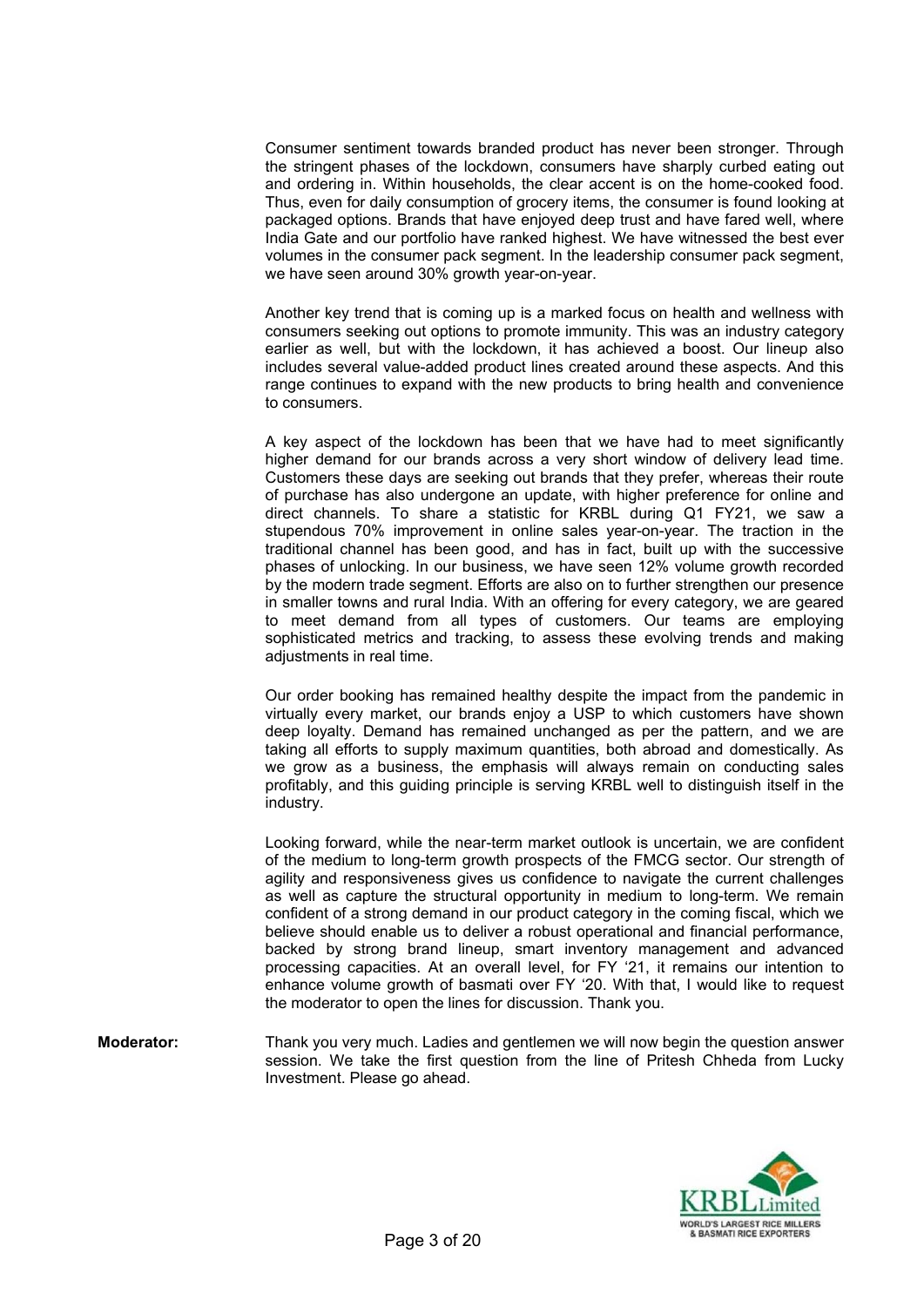- **Pritesh Chheda:** Sir, some comments on the volume performance, if you could give for the quarter and how does it look Y-o-Y. And second, within exports the higher realizations which we see, if you could give some qualitative comments on those higher realization and sustainability of those higher realization?
- **Rakesh Mehrotra:** As regards the volumes, please send me a mail and we will share separately. As regards the pricing and realization Anilji will tell better, on our exports.
- **Anil Kumar Mittal:** As far as volume is concerned, the major reason was that about 34,000 to 35,000 tons of cargo was lying at Kandla port, which was supposed to be shipped out from our plants in the month of May and June. Due to the pandemic and labor problems we could not arrange the vessels in time. It has now been shipped in the month of July & August. This was the primary reason for the revenue to get hit this quarter.

Normally basmati rice has various qualities and different price segments ranging from USD 1,100 to USD 2,400. In the premium segment the average sale price has increased from Rs.85 per kilo to Rs.101 per kilo. It will be our utmost effort to maintain the EBITDA margins. Though it will be a difficult task since as the top line increase, the value realization comparatively decreases. Even then, we will try our level best to maintain the margins.

- **Pritesh Chheda:** Okay. Any comments on the country mix within this higher export realization?
- **Anil Kumar Mittal:** Most of the exports have gone to either Middle East counties, USA and to Far East. As far as exports to countries like Iran, Iraq, Yemen plus certain African countries are concerned, they have been buying comparatively cheaper varieties as against premium basmati rice.
- **Pritesh Chheda:** Okay. So these countries, there is lower in the mix and high-value countries or highvalue basmati being sold is higher in the mix. That's how I should interpret?
- **Anil Kumar Mittal:** Yes.
- **Pritesh Chheda:** And is this sustainable for the subsequent quarter as a business strategy?
- **Anil Kumar Mittal:** The margins are sustainable since these are our permanent markets and in these countries we have good distributors and sales network, especially in Middle East.
- **Moderator:** Thank you. We take the next question from the line of Varun Darci, Individual Investor. Please go ahead.
- **Varun Darci:** This is Varun here. Sir, I just had a question on the goods lying at the Kandla Port due to some logistic issues that you were facing. I was hearing the commentary from some of your commentators around where they have shown quite a robust growth in this set of quarters. So, I just want to understand that the issue that the logistics issues that we were facing; was it specific to our company, was it or and potentially how could others not face this problem then, and they seem to have quite a decent quarter?
- **Anil Kumar Mittal:** The shipments which were lying at Kandla were supposed to be shipped in break bulk and not in containerized vessels. The shipments which are destined to Europe or to America are shipped in containerized vessels and not in break bulk. During pandemic, the container vessels had comparatively lesser problems for shipment

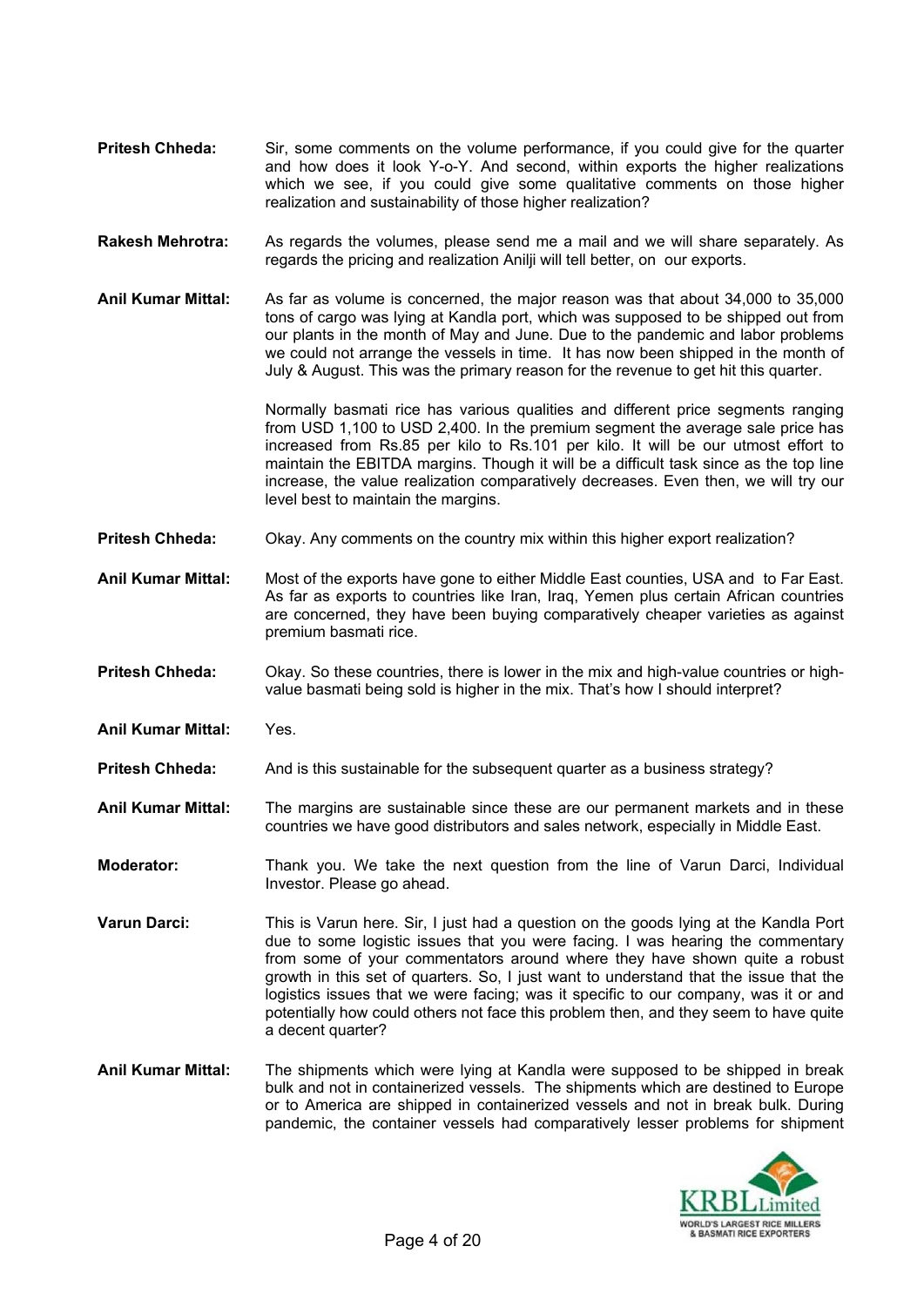over break-bulk. Due to labor shortage, availability of break bulk vessel was a big problem at Kandla Port. Moreover, before pandemic / lock down, the loading rate for a break bulk vessel at Kandla / Mundra ports was 5000 – 6000 MT/day which has currently come down to 1000 – 1200 MT/day. This was one of the main reasons the ships were not coming for anchorage at the port and the shipments got delayed by 2 months.

- **Varun Darci:** Sure, thank you. The second question sir, I had was around the shareholding of the enforcement directorate. We see that in the latest shareholding release, ED has potentially confiscated all shares of Balsharaf. So, I know you've clarified this multiple times that this has got nothing to do with the KRBL, but is there any update or something that you can throw light on this?
- **Anoop Kumar Gupta:** Balsharaf already won the case in the High Court. And the action of the ED is according to lawyers is not legal. And Balsharaf has put up the case in the court to release the shares. And definitely, as per lawyers, he will definitely win the case. Balsharaf has won the case in the High Court. Balsharaf has won the case in the Supreme Court. Balsharaf has won in tribunal, I mean 5 times in double bench also Balsharaf has won the case. Balsharaf will definitely win the case.
- **Moderator:** Thank you. Next question is form the line of Varun Goenka from Nippon Mutual Fund. Please go ahead.
- **Varun Goenka:** Anoopji, I wanted to ask regarding our e-commerce online sales strategy or approach. So to begin with, what percentage of our domestic sales or absolute amount is through the online channel?

**Anoop Kumar Gupta:** 1.5%.

- **Varun Goenka:** Okay. So do you have any data on the online channel, or what is the industry size within the online channel?
- **Anoop Kumar Gupta:** Industry previously was 0.4%. But during pandemic, it has grown up to 1.4%, if you talk of rice.
- **Varun Goenka:** Okay. Total rice, fair enough. So that includes basmati and non-basmati. So, 1.5% of domestic sales. I'm not talking about total sales just to clarify that?

**Anoop Kumar Gupta:** Yes.

- **Varun Goenka:** Okay. So in e-commerce, how are we approaching this, are we directly selling or are we going through let's say, Amazon has a 3P model, so you go through a seller. How are we approaching this?
- **Anoop Kumar Gupta:** There are so many parties on Amazon site who are selling India Gate, but we are selling directly. We have direct account with Amazon, Grofers, Big Basket and Flipkart. We have big share in Grofers and Big basket, Amazon is at third place.
- **Varun Goenka:** Okay. So what would be the difference be #1 and #3 in terms of sales?
- **Anoop Kumar Gupta:** In terms of sales Amazon's share in e-commerce is hardly 10% to 12% for our category, whereas Grofers and Big Basket have got a 70%, 72% share.

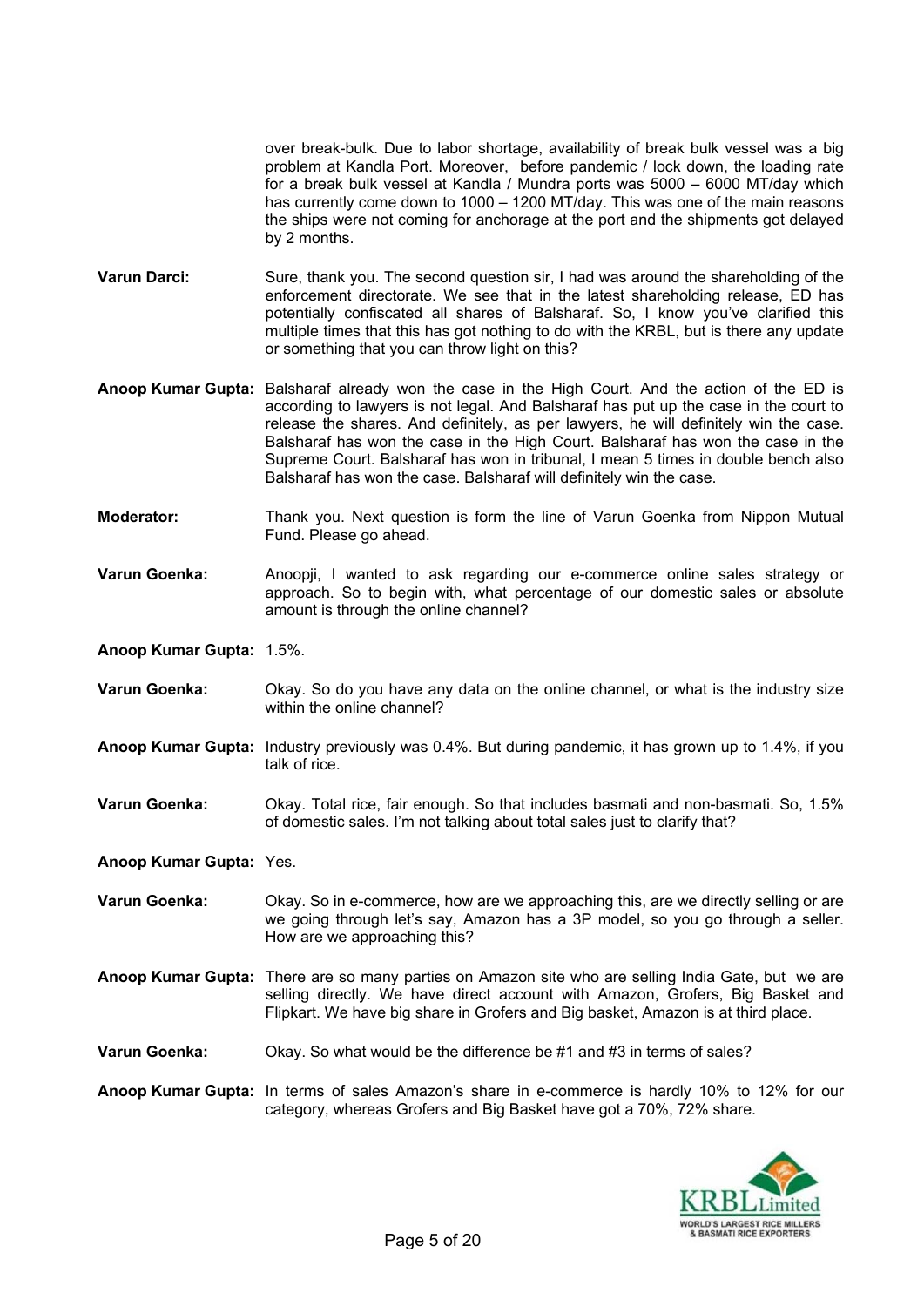- **Varun Goenka:** Okay. So just to understand this better, if we are selling directly, we do not need any dealers in between or middleman between right?
- **Anoop Kumar Gupta:** In remote places, we make delivery through our distributors, but the price and everything has been done directly from the head office.
- **Varun Goenka:** Okay. So would that entail that this is a much higher margin or no, it's the same margin as any other channel?
- **Anoop Kumar Gupta:** No, it is the same margin because we control PTC or price to consumer. Because we want that 80% share of our GT or general trade should not get disturbed due to this e-commerce side, they try to sell cheap rice, but we stop them. So we always control the price to the consumer.
- **Varun Goenka:** Okay. Just final point, if you can give us overall outlook on exports and domestic separately. We were, just ballpark towards Rs.5,000 crore this year. It's difficult to give a guidance, per se, but are you seeing any major jump in July now. June and July, has that been much normal versus last year, both on exports side and domestic side if we can understand?
- **Anoop Kumar Gupta:** If you compare with Q1 , naturally Q2 will have a jump and as far as Rs.5,000 crore is concerned, we are looking at doing something better than last year. Maybe it is Rs.100 crore, Rs.50 crore or 5% more because the first quarter, the revenues are less. So, we will end up the year by 5%. We'll try our best to do it Rs.5,000 crore. But maybe, but we'll do better than last year.
- **Varun Goenka:** But any meaningful market share, is there an opportunity for us to gain both on domestic and export because of bank funding available to us because of our balance sheet size, brand size, any meaningful market share in any of the areas?
- **Anoop Kumar Gupta:** No, as far as domestic is concerned, we will be having a loss of Rs.300 crore to Rs.400 crore on account of HoReCa. But we are trying this loss to be overtaken by the consumer sales because consumer pack sales are very good driven and there is no problem at all. On account of HoReCa however we have dent of around Rs.400 crore That will be set by the consumer market.
- Varun Goenka: Right. And Anil, if you could help us in the export what would be our understanding?
- **Anil Kumar Mittal:** We are concentrating on two markets, first is Saudi Arabia, since the share in Saudi Arabia of Indian rice is increasing. We are working quite hard in the Saudi market since we feel it will bring us extra quantities and revenue on the basis of our weak performances in last 2 -3 years. Secondly we have already entered the mainstream market in Canada after long and concerted efforts. We feel we will also will enter USA mainstream market. We are quite confident that these two markets will bring good jump for KRBL in revenue & volumes. The problem is we cannot forecast any numbers due to pandemic. We are unable to understand the consumer behavior since we hear new stories every week from these markets. Everybody is waiting for the HoReCa to open up. In Middle East there is a culture of eating outside or ordering the food from caterers. Normally during dinner time, there are hardly 40 – 50% families that cook rice at home. They normally order from outside. Therefore, everybody is waiting for HoReCa segment to open for the consumption to increase.
- **Varun Goenka:** Yes. Fair enough sir. And during the course of the call, if you could just, the demerger of the power business valuation, if you could give a view on our PPAs and

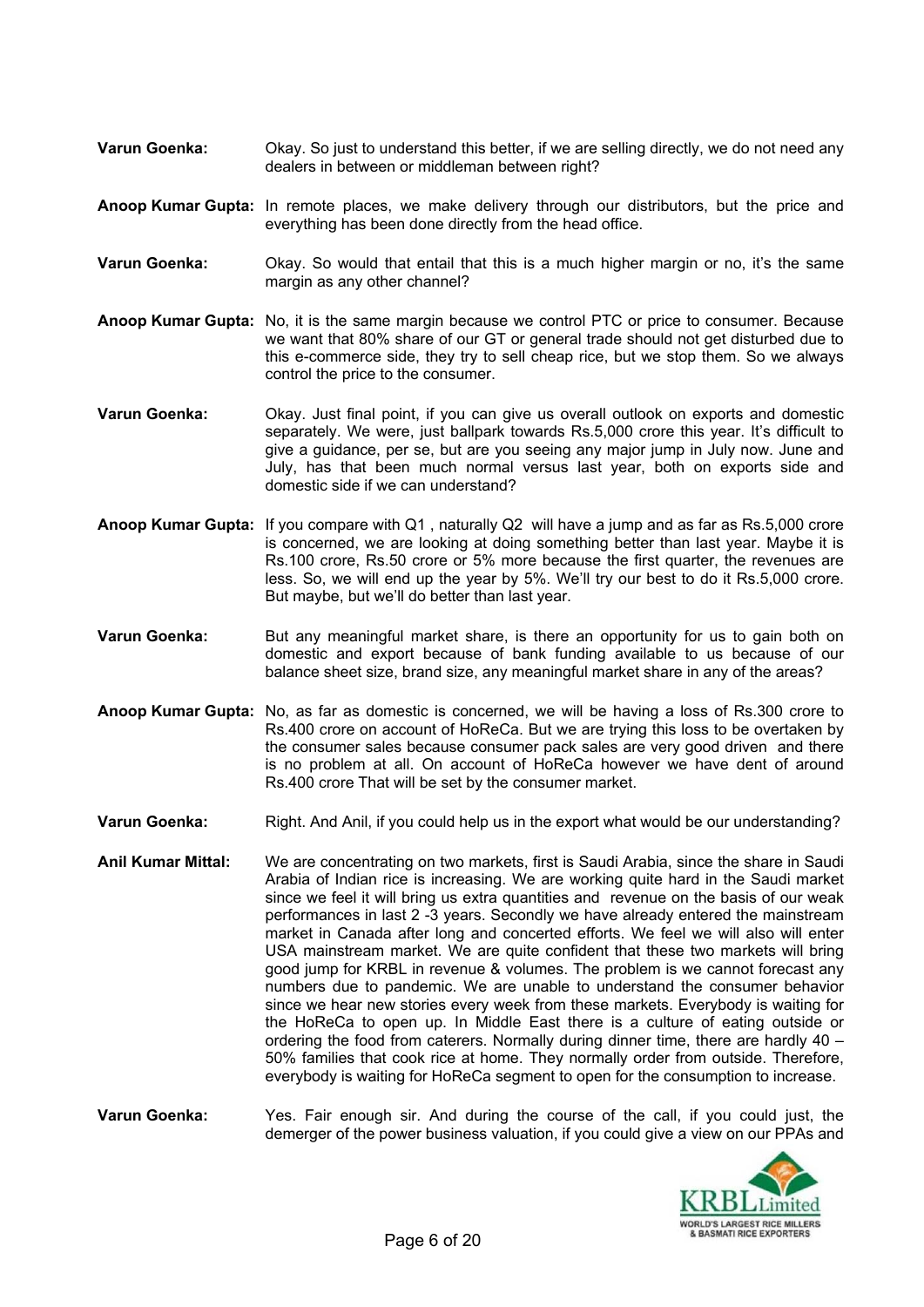the valuation of the total assets. There are several deals happening today so what do we really intend to do sir, thank you.

- **Anoop Kumar Gupta:** No. This is definitely a better proposition for KRBL, but there are a lot of key challenges, and those key challenges are to deal with several states to amend our PPAs to a new name, then the transfer of asset, transfer of land, there are certain forest lands and they have certain revenue land. So there are a lot of key challenges. We have just taken approval from the Board, so that we may apply to states for all these things. If we are able to get the PPAs transferred, then we will definitely go ahead with it. If at any case they want to renegotiate the price on PPA, we will not do it.
- **Varun Goenka:** Okay. And any valuation ballpark have KPMG come up with?
- **Anoop Kumar Gupta:** There some challenges as of now, that whether PPAs would be transferred at the same rate or not, then we'll move forward if the PPAs are transferred. If they give us the letter to transfer the PPA to the new legal identity, then we'll definitely look at other things.
- **Moderator:** Thank you. The next question is from the line of Dhruv Kashyap from Edelweiss. Please go ahead.
- **Dhruv Kashyap:** My first question was around post-COVID, this entire impetus on health and wellness, immunity, etc. What specifically is KRBL doing or planning to do both on the product and on the communication front?
- **Anoop Kumar Gupta:** On the product you see, we have brown rice. The sale of brown rice has gone up, and we have started a promotion along with 1 kg of brown rice, you take 200 gram of Quinoa. So we are promoting a lot of health products and during Corona pandemic time, no one wants to buy loose rice. So we are having a benefit of selling packaged rice during COVID period. That is the reason why our consumer sales have gone up. And we are more and more concentrating on healthier products now. In exports, we have come out with Rice Bran oil with Amaranth, with Chia Seed, with Flax Seed. So we are creating a full health basket, especially in the export market and we are very positive on it.
- **Dhruv Kashyap:** Thanks. My second question, sir was that in a country like India, let's speak specifically for India. See, whether people eat the food through a restaurant or a delivery or a corporate catering kitchen or if they are working from home and not going out, they will be consuming more at home. So wouldn't it be fair to say that it's not so much about a channel-specific loss of business because ultimately, food is fairly inelastic the consumer is going to eat no matter where they eat. So if we are losing on HoReCa, shouldn't we be making up exactly that much and more on the consumer part, like let's say a Britannia or Nestle is doing?
- **Anoop Kumar Gupta:** Yes we are definitely. I said, I am having a loss of Rs.400 crore, but I'm anticipating that I'll make up this Rs.400 crore in consumer sales. But, I tell you one thing. Especially in South India, a lot of catering business is there. Like Mittal ji, shared about Saudi Arabia, in South India people don't like to cook food, especially in Kerala. They want to order, even for five people in the house, they will order two portions of biryani from a local caterer. And there are a lot of meetings, a lot of marriages, lot of functions. Right now there are no functions, whereas there is a lot of consumption of basmati rice in marriages, in functions, in parties, in restaurants, in catering, and this has nothing to do with restaurants. Basmati rice has a huge

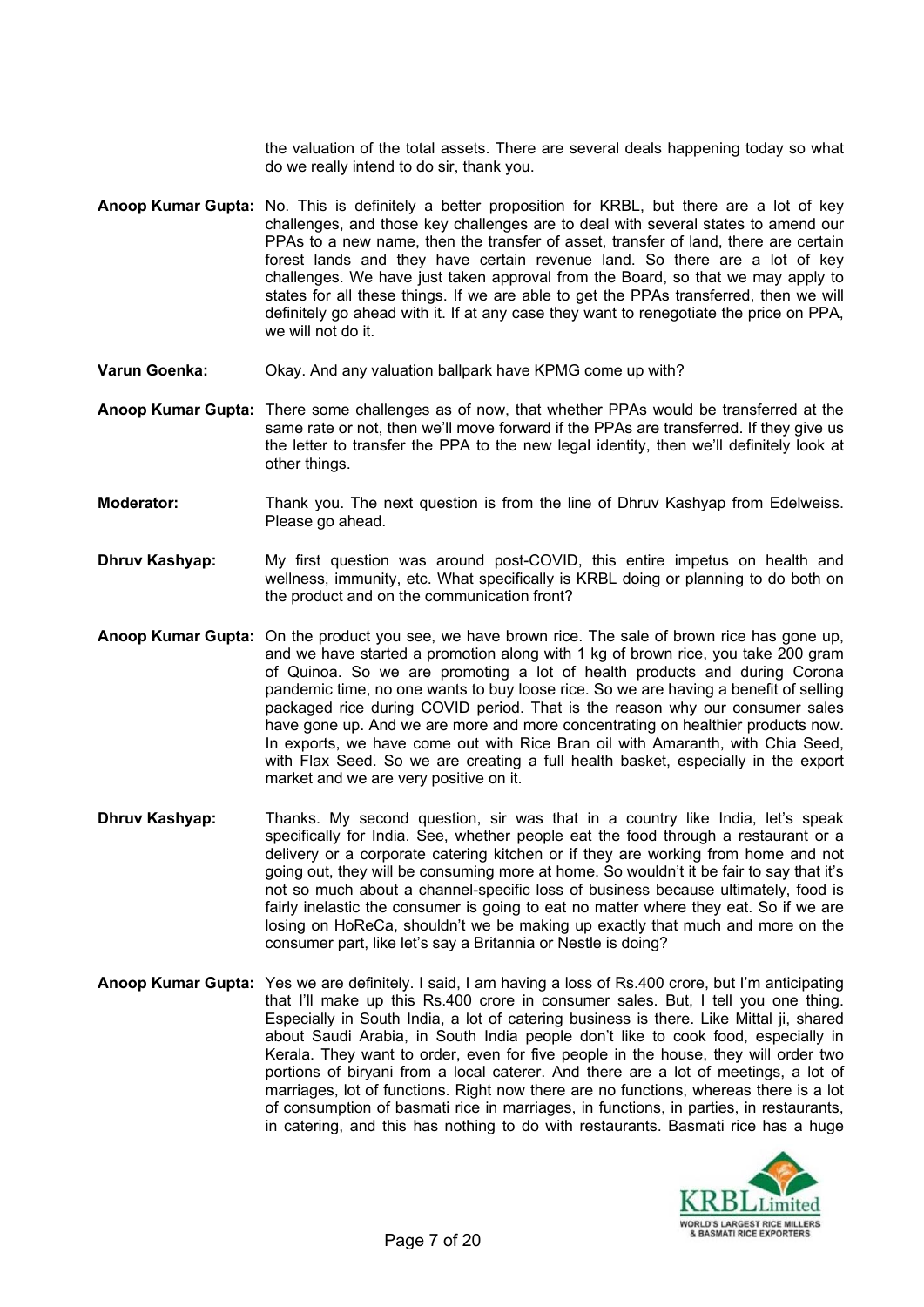consumption in parties, marriage functions and a lot of biryani culture is there in South India. All thela walas are selling biryanis, and they were taking rice. So everything is practically 0. You can't say that we'll make up, that will make up only for KRBL, I can tell you one thing, because of our strong brand. Otherwise, HoReCa segment will have a big dent on other rice millers, rice exporters and rice traders.

- **Dhruv Kashyap:** Sure, thank you. And sir, my last question was that in terms of geographical and category wide spaces. So the geographies within India or countries outside, which we are exporting to, which we are not present in and want to enter as well as the category wide spaces. So we are in white and brown rice. We are in Quinoa, we are in Chia Seeds. What other categories and geographies are we planning to get into in a big way?
- **Anil Kumar Mittal:** As far as other categories or expansions are concerned, everything can be worked out only when the pandemic issue is resolved. Gaining new orders or new connections has become little bit dicey because every country is facing financial problems as well. There are other problems too that cannot be narrated over phone which are dozens in number. Once these issues settle down, which we feel by November / December, then only other categories and more countries will be opened up.
- **Moderator:** Thank you. The next question is from the line of Sarvesh Gupta from Maximal Capital. Please go ahead.
- **Sarvesh Gupta:** Sir, one thing on the exports spillover. You mentioned in the last concall also that because of Kandla problems certain exports could not be done and this quarter the export value has been quite low. So what is the, so one is the conditions have they completely normalized now and what will be the spillover impact of lower exports in Q4 and Q1, which will get into the Q2 of this year?
- **Anil Kumar Mittal:** We all know that the lockdown was announced on 25th of March. And it got opened up partially in first week of June. Though the food industry was allowed to operate, there was an acute labor shortage, since most of the labor migrated back to their home towns in UP, Bihar and Nepal. We were running our plants at a capacity of around 40%, including milling, packaging, etc. Not only the manufacturing, but there was a huge chaos at the ports because of the logistic problems, both in transportation and shipping because labor was not available and you require a specialized labor for packaging and other activities in the plant. It is not possible to hire labor from outside and involve them for work straight away. There are specialized labor for loading, unloading, packing, milling, stitching and so on. There were so many other problems at the port which delayed the vessels which could not anchorage at the port. It is hard to believe that the first vessel for 15,000 tons which was ordered in the month of May could not reach the port up to June due to lockdown. The vessel came by first week of July, then there was a waiting period of 20 days at the port and loading rate had come down to 1200 / 1400 MT a day compared to 5000 / 6000 MT a day, The vessel should have been loaded in three days, but with the loading rate of 1,500 tons/ day, it took 10 days. So these were the problems, and around 32,000, 33,000 tons were lying at the Kandla Port for last 2.5 to 3 months which is now being loaded.

**Sarvesh Gupta:** No sir, now the situation is completely normal?

**Anil Kumar Mittal:** There are two problems which are currently being faced at Kandla Port. One is the rains, when the rains starts pouring the loading stops. In last 3 days, our loading

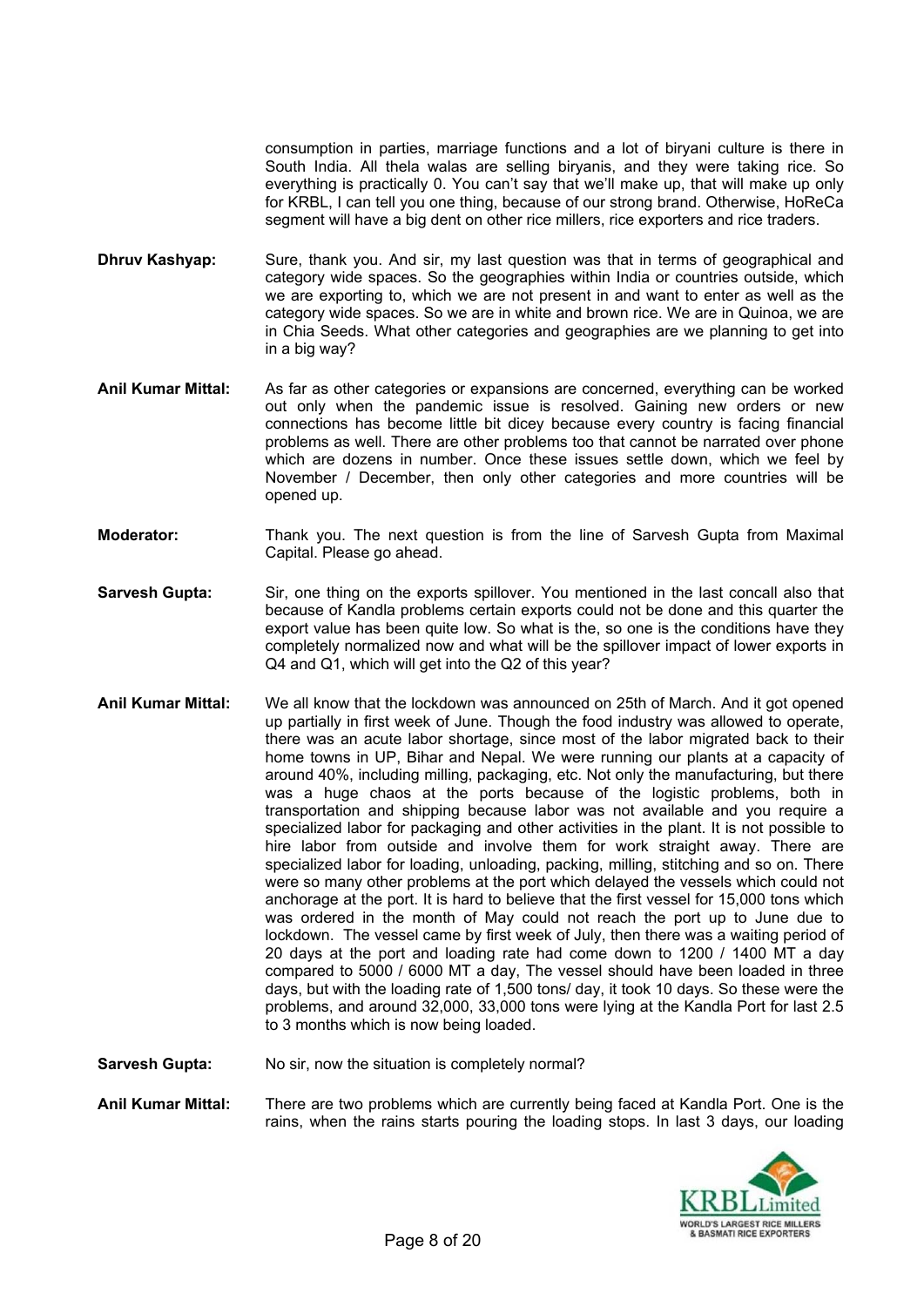rate is coming to around 1,500 tons a day. Our third vessel is being loaded and the loading rate is just 1,500 tons a day due to rains. Number two, we are not able to reach the loading rate of 5000 MT / day, even if things normalize as far as weather Gods are concerned. Even in the absence of rains, the loading rate is just coming to 2,800 - 2,900 tons. To reach 5,000 tons, I think it will take another two or three months. That is what our clearing agents inform us.

- **Sarvesh Gupta:** And this Rs.350crore odd of material, which was lying, has that been shipped now?
- **Anil Kumar Mittal:** Most of it has been shipped out, and we have another Rs.50 crore Rs.60 crore cargo left.
- **Sarvesh Gupta:** Okay. Now coming to the domestic market sir. I was just looking at your volumes data. If I do Y-o-Y comparison, so we were at 85,000 tons in last year same quarter. Now it has fallen to 73,000 tons. So if HoReCa was contributing, let's say, 20%, 25%, then if I take that out completely, then also, probably, we are seeing 7%, 8% growth or maximum 10% growth in the ex-HoReCa domestic business. So my sense was that given the focus on packaged food and all, probably we could have done much better instead of just 10% sort of growth on the domestic market. So any comments on ex-HoReCa how much can we achieve this year?
- **Anoop Kumar Gupta:** HoReCa is one thing. When we say HoReCa, there are 25-kg bulk bag also of India Gate, which retailers buy and sell in loose. That sale is also 0. The impact is around 35%, 40%. And in fact, we have not increased by 7-8%. We have increased our consumer sales by, year-on-year if you take we have increased by 30%. Because the sale of big bulk pack 25 kg, it's not necessary that 25 kg pack is bought by HoReCa only. It is bought by retailers also. So our net increase is around 30% on the consumer segment and 25 kg bulk pack, which is meant mainly for HoReCa, is down by 40%.
- **Moderator:** Thank you. The next question is from the line of Rohit Prakash from Marshmallow Capital. Please go ahead.
- **Rohit Prakash:** Sir, my first question is on your new products. We continue to be extremely strong on basmati and our brown rice is also doing well, but if you could give us some more update on the other segments like Chia Seeds, Quinoa, etc., do you see any increased traction for them in this time and what about the regional rice like Govind Bhog and Jeera Rice that you were planning. Is there any further development there as well?
- **Anoop Kumar Gupta:** Yes. As far as Quinoa is concerned, there is an improvement in sales. But definitely, the market is small, we are selling around 10 to 15 tons a month. We were previously i.e. pre-COVID we were selling around 7, 8 tons a month. Currently we are selling 12 to 14 tons a month. So, there is an increase of 100% if you talk of Quinoa in the domestic market. And as far as regional rice is concerned, it is going well because we are doing only consumer packs. We are doing only 1 kg and 5 kg. We are not doing bulk packs. So, we are only into the premium regional rice segment and its going up. However, after COVID, as was mentioned earlier, we are going to set up units especially in South India and West Bengal so that we can supply directly from those units as a result we will save on our logistics and distribution cost. So, we'll plan big for that investment.



.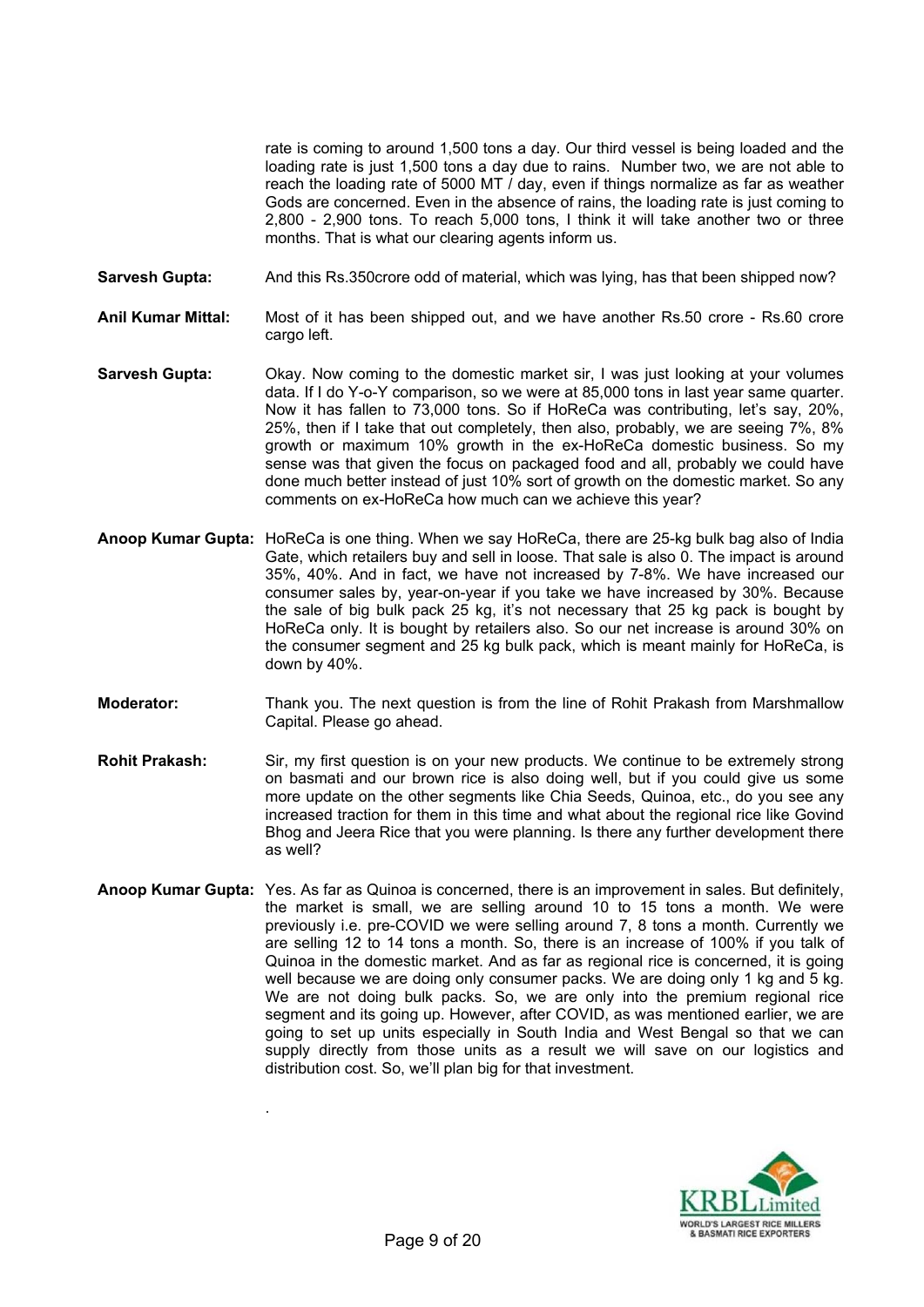- **Rohit Prakash:** Understood sir, that was helpful sir. So the next question is broadly, unlike most other businesses, our business is benefiting from in some sense it is not harmed very much by the pandemic. Instead, we are seeing a shift to packaged rice consumption. And this will generate quite a lot of cash flows for the business. The intent of the management is to become debt-free. But is there any plans of buyback on the cards, given even the current share price seems quite low. And if not, do you intend to increase the inventory size even further the coming year to cater to the increased demand you expect going forward?
- **Anoop Kumar Gupta:** Yes, definitely we will increase our inventory since our marketing and brand which is 2 years old, 1.5 years old, our volumes will go up. So naturally, inventory has to go up.
- **Rohit Prakash:** Understood. So no plans of buyback anytime going forward?
- **Anoop Kumar Gupta:** At the moment, there are no plans.
- **Moderator:** Thank you. The next question is from the line of Rajeev Agrawal from DoorDarshi Advisors. Please go ahead.
- **Rajeev Agrawal:** If I can just request the data point, which is the volume information on domestic and export market. So Mehrotra, I can send you a mail and if you can?
- **Rakesh Mehrotra:** Please send me a mail, I'll reply to you.
- **Rajeev Agrawal:** Then just on the order book, there is a comment made that we have good order book. Is there a way to quantify it and compare it to what we have done last year?
- **Anil Kumar Mittal:** We have not quantified it. You put the question to Mehrotraji, just add up the order book and give the reply to them.
- **Rakesh Mehrotra:** Yes. Please send me via mail. I'll reply you separately on this also. But I can tell you, we have very good order book in hand. As Anilji said, this quarter, our numbers will be very good.
- **Rajeev Agrawal:** And then do you have some visibility on how the basmati season is looking for this Kharif crop calendar year '20, if you can share any insights on that?
- **Anil Kumar Mittal:** There has been confusing reports. The media says that the sowing of basmati will increase by 15% - 20% compared to last year. Whereas as per our own survey and that of our competitors, we feel that basmati production would be lower by 15% - 20% this year. Moreover, most of the farmers have grown a variety 1509 compared to 1121/ Traditional /Pusa Basmati, which have been traditionally being grown for the last 20 -25 years. 1509 is a very newly developed basmati. Since the yield is high, and it has been in good demand this year, most of the farmers have sown 1509. We feel that exports to Iran is the biggest confusion since exports to Iran will decide the supply/demand picture of basmati rice & its prices in India this year. Iran does not have funds, either in dollars or in rupees to buy from India. Though we have offers from Iran to purchase rice in euros or dollars, they cannot materialize due to US sanctions. Since Iran has plenty of Euros and we already have an offer for remittance of 5 million Euros in advance for rice shipments, it cannot materialize because no banking channel in India will handle Euro or Dollar from Iran due to American sanctions. So we are unable to execute those businesses. There is an

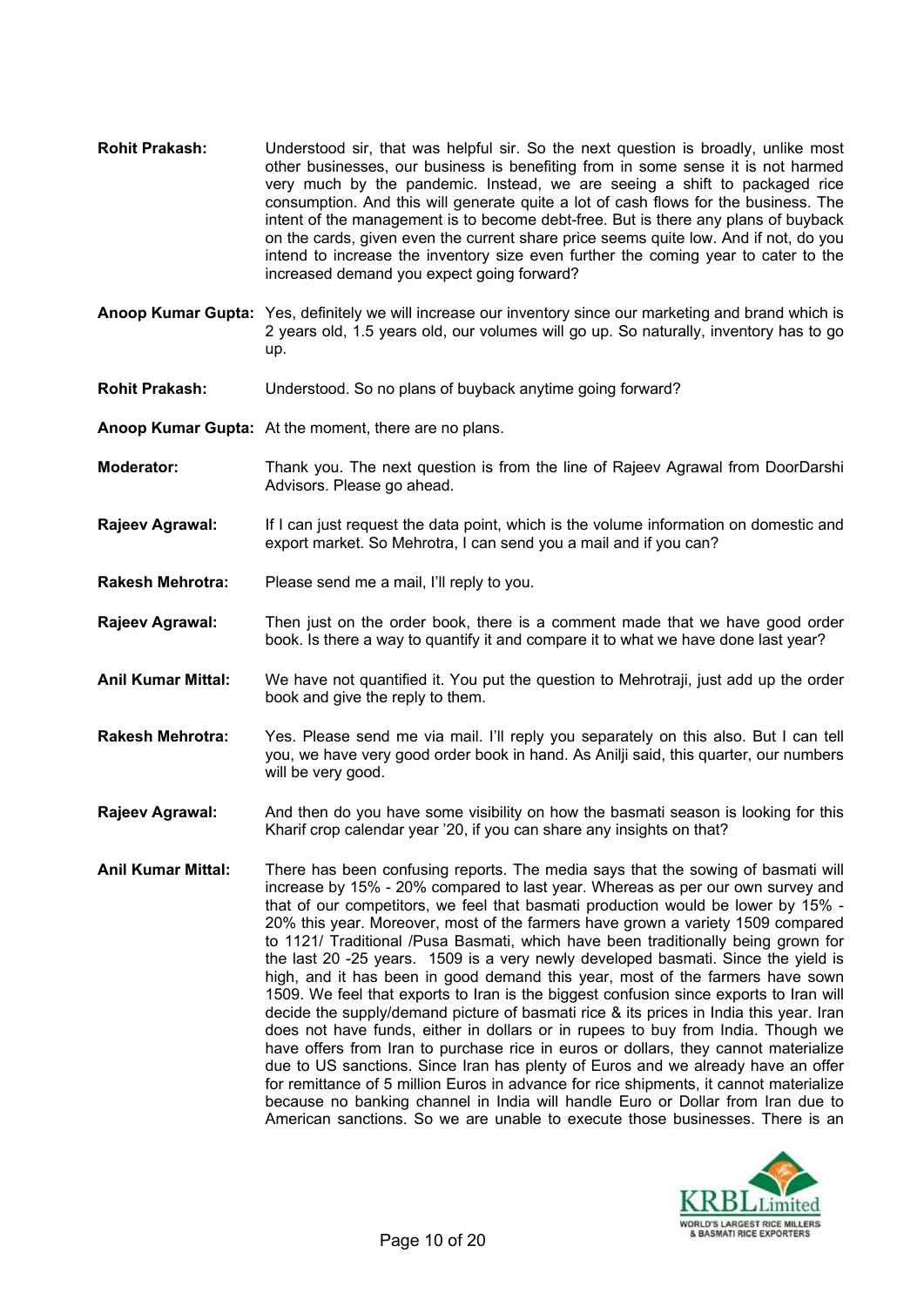option of routing the deals via Dubai, which we do not want to get involved in. Huge quantities of cargo are lying at Bandar Abbas for about 6 - 7 months. About 50% cargo has been lifted and payment has been made & received by Indian exporters. But 50% cargo is still lying and payments are yet to be effected. But we are confident that food & medicine being essential commodities, they should be removed from the sanctions. Maybe after November when the elections are over in America, some positive news on Iran will come because you cannot leave any country, where there are already tensions, in hunger or without essential supplies, medicines, etc. Iran is a huge market for India for export of about 1.3 – 1.4 million tons of basmati. We are all confused as to what would be the fate of Iran. Otherwise crop wise, everything is good. And we are thinking that the basmati rice prices will increase this year compared to last year by minimum 10% to 15%. This is our estimate.

- **Moderator:** Thank you. The next question is from the line of Shirish Pardeshi from Centrum Broking. Please go ahead.
- **Shirish Pardeshi:** Sir, I have two questions. On the slide, on the consumer behavior you have really given a good understanding how the consumer behavior has happened. So my only question, which I picked up from your commentary is that the consumer would have upgraded from maybe 1 kg pack to 5 kg pack. So if you can help me to understand what would be the contribution of 5 kg, 10 kg and 25 kg separately in the quarter and what is the full year, last year?
- **Anoop Kumar Gupta:** No, we take 1 kg and 5 kg as consumer packs. And, I don't have ready numbers with me, but 1 kg, 5 kg on a year-on-year basis, we have got a 30% increase.
- **Shirish Pardeshi:** Okay. That's what I wanted to check because you said 30%, which is basically, you mean to say that then these are the packs which would have contributed to a higher contribution. That's what my understanding is?
- **Anoop Kumar Gupta:** No, it is 1 kg and 5 kg. In domestic market, if you see, my realization has gone down. This is due to product mix changes. During COVID, the lower varieties, which is Mogra, mini Mogra, they sold more than the higher varieties.
- **Shirish Pardeshi:** Okay. And sir, my last question is on the paddy and you just mentioned about the crop, which is going to come up. So is there understanding or probably, I'm sure you are working with lot many farmers. So do you think that there is a chance that with 15% less production, you are expecting the prices to go up?
- **Anil Kumar Mittal:** There are just some estimates. Media is saying something, and our survey is saying something else. To comment at this moment couldn be wrong on our part, because if the crop is 10% or 15% even lesser, then also we will be able to cater basmati rice demand. Because of 15% gap, the prices will remain high. It is too early to comment whether it would be the same as that of last year or whether it will be lesser by 15%. But there is one question mark which is confirmed, that the production of 1121 and Pusa Basmati would be lesser this year compared to last year, which will make the prices of the paddy higher by 15%, as compared to previous year.
- **Shirish Pardeshi:** Okay. And just last, if you can squeeze in. You mentioned that we have to wait for US Election and how Iran will pan out. But do you think that Dubai due to which many people are exploring, you will also try and explore maybe second half?

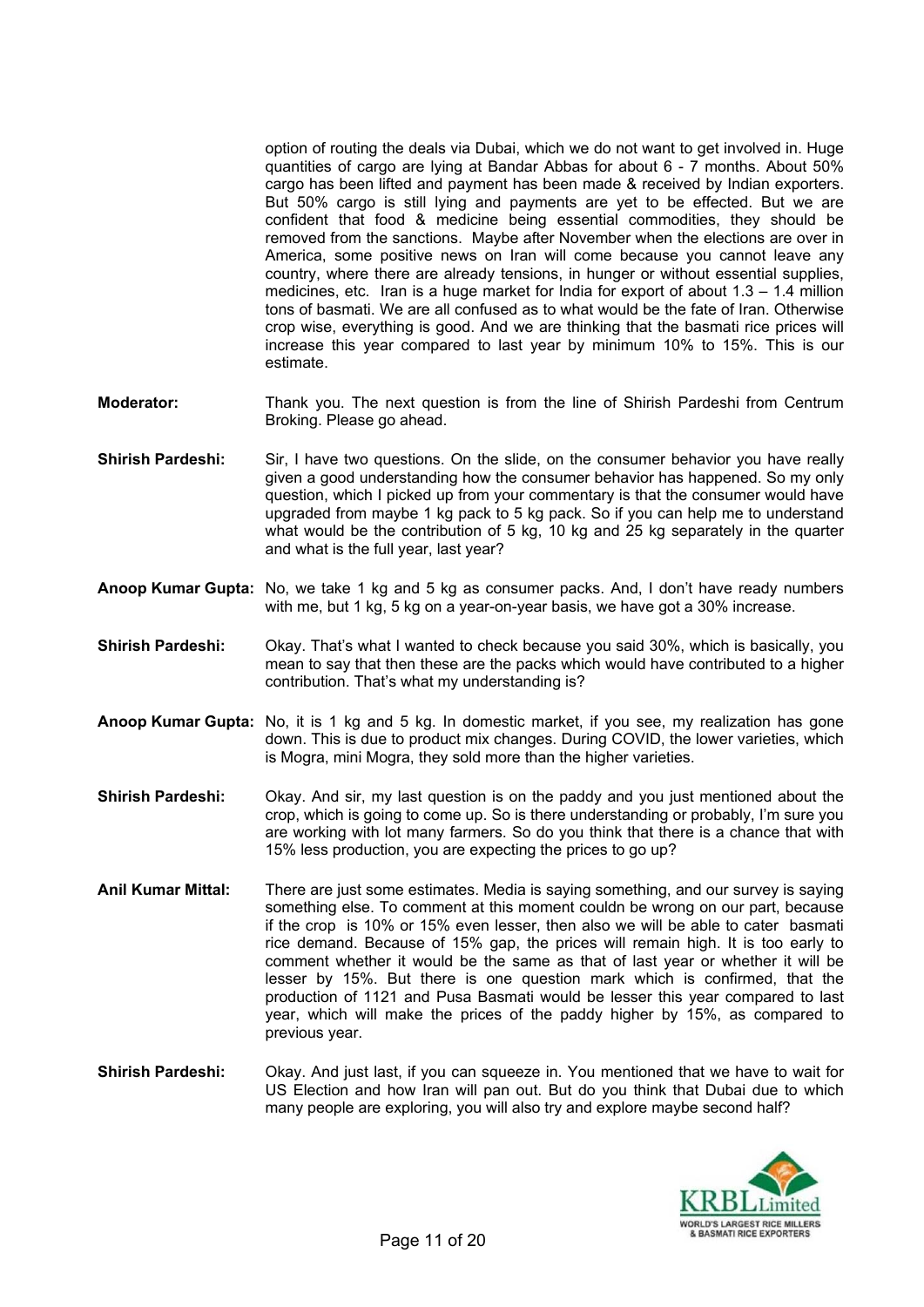- **Anil Kumar Mittal:** No, we will not do that business because according to us, that is not a legal way of doing a business and we will not involve ourselves into any illegality.
- **Moderator:** Thank you. The next question is from the line of Jaspreet Singh from Bay Capital. Please go ahead.
- **Jaspreet Singh:** Did you gave lesser advertisements on the media and saved some money in advertising costs?
- **Anoop Kumar Gupta:** Advertising. No, we have not saved anything, we have spent the money on advertising.
- **Jaspreet Singh:** Okay. And sir, how was the movement between organized and unorganized market, because it seems that unorganized would be more hit during this COVID times?
- **Anoop Kumar Gupta:** Yes, unorganized market was hit, that is the reason why our sales in number were down . But, I tell you KRBL is strong because 15% of the total sale of basmati is in the organized sector. Still 85% of the sales is under unorganized sector, which we call as traditional trade. Traditional trade was a bit slow. In organized sector, we had 70% more on the e-commerce and about 50% more on the modern sales business. But there was not much loss in the traditional as far as consumer pack is concerned. You see during COVID, 70% of the retailers were closed. Even then, our numbers are quite good.
- **Jaspreet Singh:** All right. Should we be able to take this Rs.350 crore kind of a figure as a very baseline figure for the company, for the quarter?
- **Anoop Kumar Gupta:** You are talking domestic sales?
- **Jaspreet Singh:** Domestic. Yes, domestic.
- **Anoop Kumar Gupta:** Yes, that is a base figure you're right
- **Jaspreet Singh:** So with the starting of HoReCa, do you expect it to increase?
- **Anoop Kumar Gupta:** Definitely, we have generally done Rs.500 crore a quarter. You see one of our brands is very famous in HoReCa segment. It has a big market, and that is Unity, that brand is suffering a lot.
- **Jaspreet Singh:** Anilji, had you been buying any crop during this quarter, paddy or rice?
- **Anoop Kumar Gupta:** Yes, we are buying some rice and also paddy yes, we have bought some rice. Jaspreet, you see after buying so much of rice, as on date my debt is just Rs.15 crore.
- **Jaspreet Singh:** Okay. And do you see any competitors or any players who have gone out of the market because of this pandemic?
- **Anoop Kumar Gupta:** You see all small players and small brands: they are not there at all. Small brands, if you talk, those who are selling with retailers and people have opted not to buy loose rice. So that has really dented those small players because the sale of loose rice is really less compared to previous pre-COVID and post-COVID.

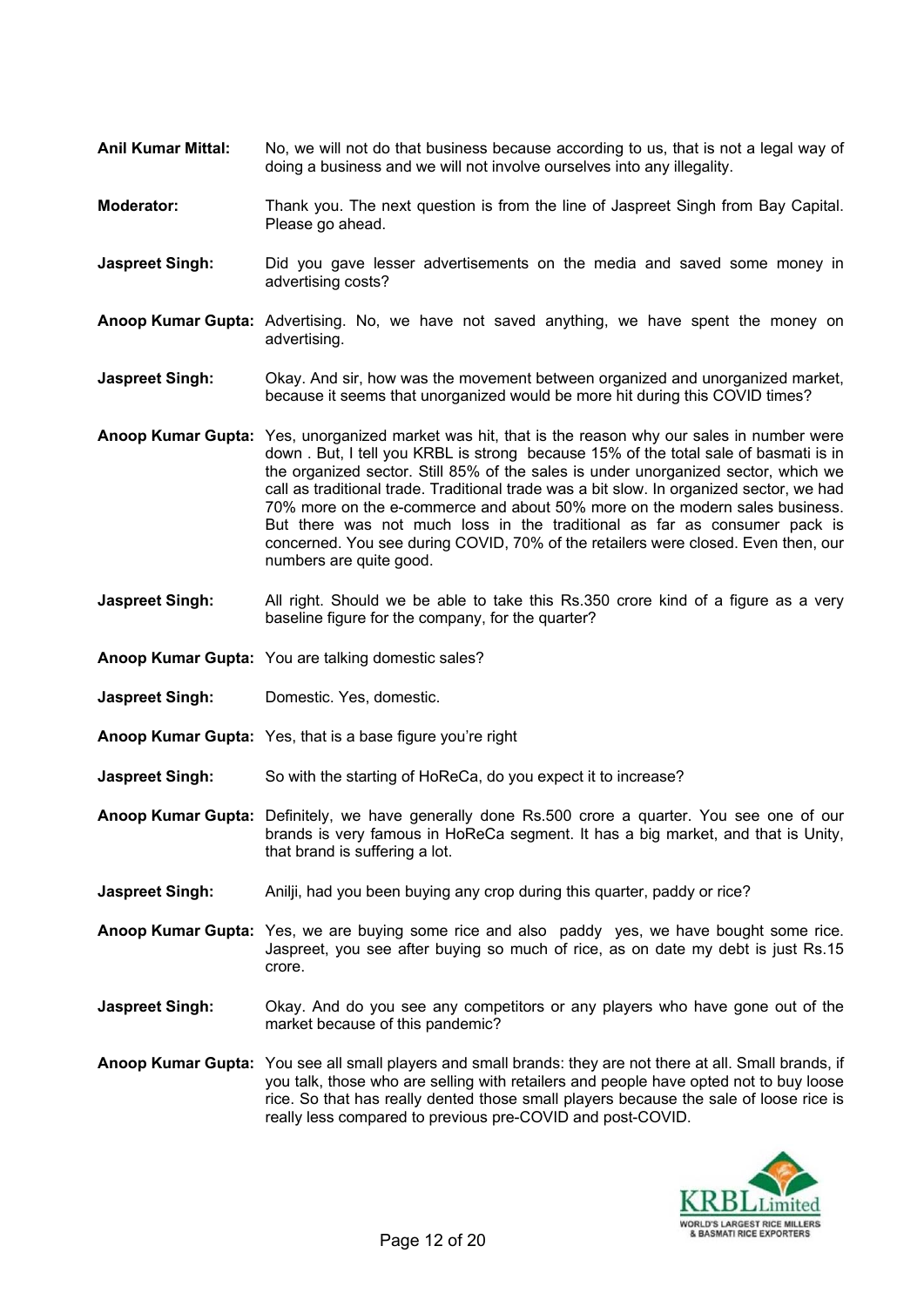- **Jaspreet Singh:** Okay. Anoopji, another figure which I wanted to discuss with you was that your float in the market, which is I can see the retail investors in the market, it's very, very high compared to other FMCG companies. If you check out Marico, Dabur, Prataap Snacks, Relaxo they've got hardly 7%, 8% of their shares as a retail shares. But in your case, it is more than 11%, 12%. So, I wonder if you would want to take this figure and what are you thinking about reducing this figure by doing a buyback?
- **Anoop Kumar Gupta:** Buyback, we have not discussed. Let us see, we'll discuss in the next board meeting, we'll see to it, we have still not discussed within ourselves.
- **Jaspreet Singh:** But any reason you're not discussing it. Is it that ED has taken over the shares of Balsharaf and therefore, the management is not able to do anything because some shares are locked with ED. And it will be partly saying that you will not be able to?
- **Anoop Kumar Gupta:** No, ED cannot sell shares. ED cannot sell share unless court allows them. That is not possible for ED to sell even a single share.
- **Jaspreet Singh:** No. What I'm asking is, is there any technical issue, because if you do a buyback and Balsharaf is not able to participate, that will be problematic in terms of that.
- **Anoop Kumar Gupta:** No. That is not the point.
- **Moderator:** Thank you. The next question is from the line of Akash Shah from KFS Securities. Please go ahead.
- **Akash Shah:** I have one question on the operations side. I just wanted to know how does the change in paddy price get reflected in our finished goods prices?
- **Anoop Kumar Gupta:** Change in paddy price doesn't reflect. My inventory is valued at the cost price. If the paddy price would be higher next season, naturally, the rice out of it would be higher.
- **Akash Shah:** So any fall or lower raw material price, does that have any margin impact, highermargin impact in our final products realization?
- **Anoop Kumar Gupta:** Naturally, if prices are low, definitely because we are in a branded business, we generally don't change our price on the shelf. If the paddy prices are low, definitely margin goes up.
- **Akash Shah:** And same way it is high, our margins get impacted downwards, right?
- **Anoop Kumar Gupta:** Yes. If it is very high because, the price on the shelf includes many things. They are certain and when the prices are low, we sometimes do some promotions, when the prices are high, we don't do any promotions. So we balance everything.
- **Akash Shah:** Okay, got it. I would like to know what is the share of HoReCa sales in FY '20 revenue, what percentage?

**Anoop Kumar Gupta:** Around 35%.

**Akash Shah:** 35% of our entire revenue?

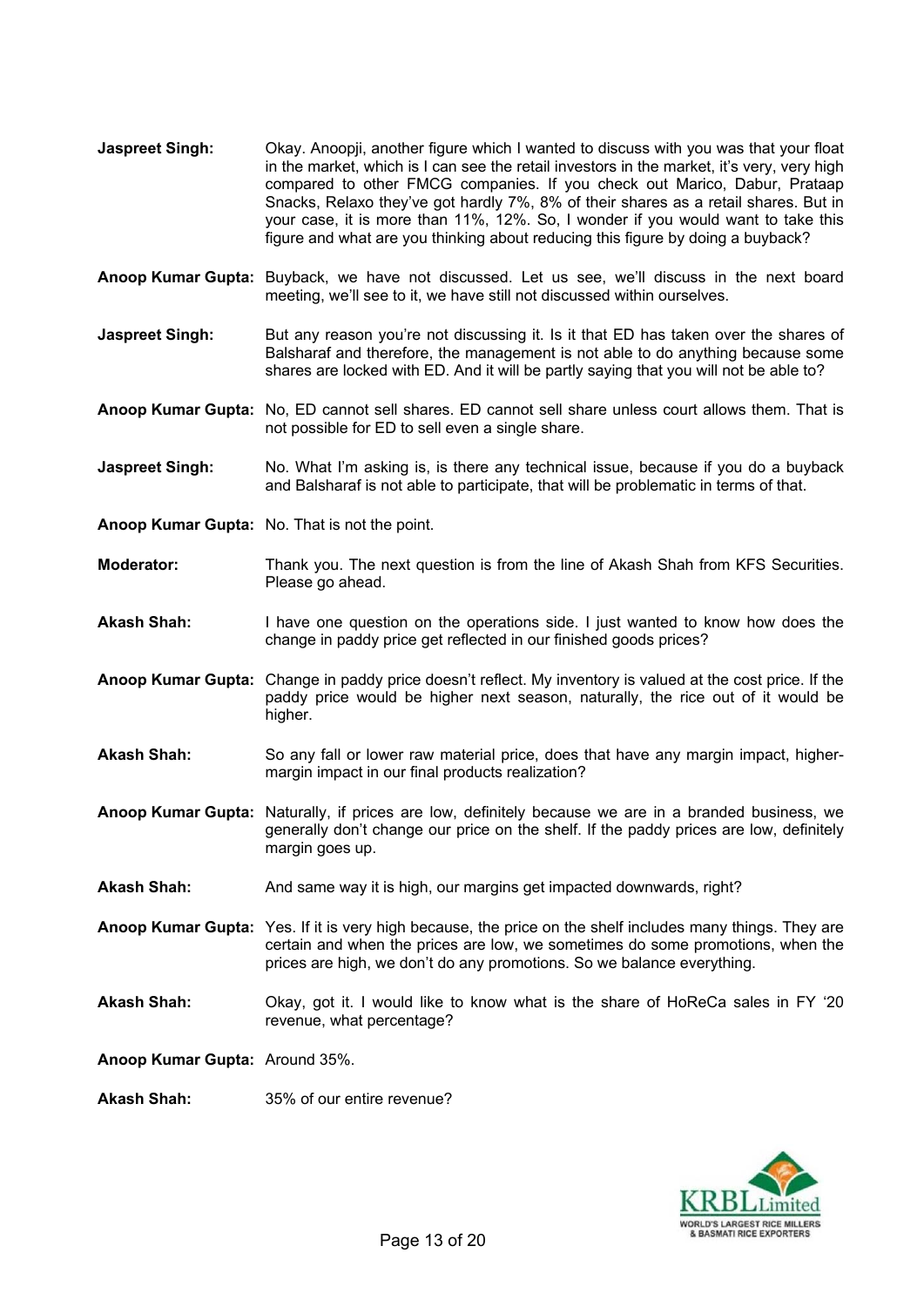**Anoop Kumar Gupta:** Only Domestic sales.

**Moderator:** Thank you. The next question is from the line of Amit Doshi from Care PMS. Please go ahead.

- Amit Doshi: Sir, recently these new guidelines came up with respect to some countries, some procedures, which were required to get done before you export have been relaxed. Do you think it will have any financial impact or is just more to do with just the process getting out of the picture? And anything on our export and is it related to our countries that we export?
- **Anil Kumar Mittal:** There were 2 issues. One was related to Saudi Arabia. They have come up with a new system for the last one year. That is CoC (Certificate of Conformity). It has already been streamlined. Three/four international companies have been recognized to give those certificates, inspect the cargo and then it requires to be shipped out along with the CoC which has been streamlined. The other problem we were facing was from the Europe. Europe was originally, 28 countries, plus another 4, which includes Switzerland, Norway and two more countries. Later these were increased to 48 countries. We were trying to convince the Government that the more countries you include, it will be more problematic for exports. Recently, the DGFT has come out with the notification, that up to 31st December, the countries will be same as 28 plus four and after January onwards, they will decide whether to increase the countries or not. Otherwise, there is no such system change anywhere or any part of the world.
- **Amit Doshi:** Okay. So nothing practically impacting us in the next quarter?
- **Anil Kumar Mittal:** No, nothing impacting, except that we have to grow more and more pesticide-free paddy to ensure exports into Europe, USA and Middle East since within next three, four years we believe all countries will have the norms for pesticide-free materials.
- Amit Doshi: Right. Sir, you mentioned in your opening remarks that Canada has been, you have able to break through after a lot of efforts. So can you share something is it through this typically this US business happens to clubbed, etc., or is it direct B2C business that you………
- **Anil Kumar Mittal:** You mail these questions since they are not to be discussed in public domain. You write us, we'll reply you.
- **Amit Doshi:** Sure, I understand. Sir, with reference to this delay of orders that happened because of these logistical issues and which you believe that you said that you will spillover in the Q2, etc. Do you believe any part of it, which was with reference to this pent-up demand, which across the globe, everybody has stocked up heavily and therefore, probably yes one you would, so that kind of that pent-up demand, which could have been catered has been lost something of that sort you believe or its just okay, it's a normal orders that were being catered, because last time you mentioned that you have in next 5 months, you have last whole year's export order book kind of a thing, something of that comment had come from your side?
- **Anil Kumar Mittal:** Right. We have order that's why we are saying again and again that we have a good order book. Our buyers are quite firm, they say that they are waiting for the cargo to reach their respective countries. However, we couldn't ship it because of the logistics problem, as discussed earlier in this call.

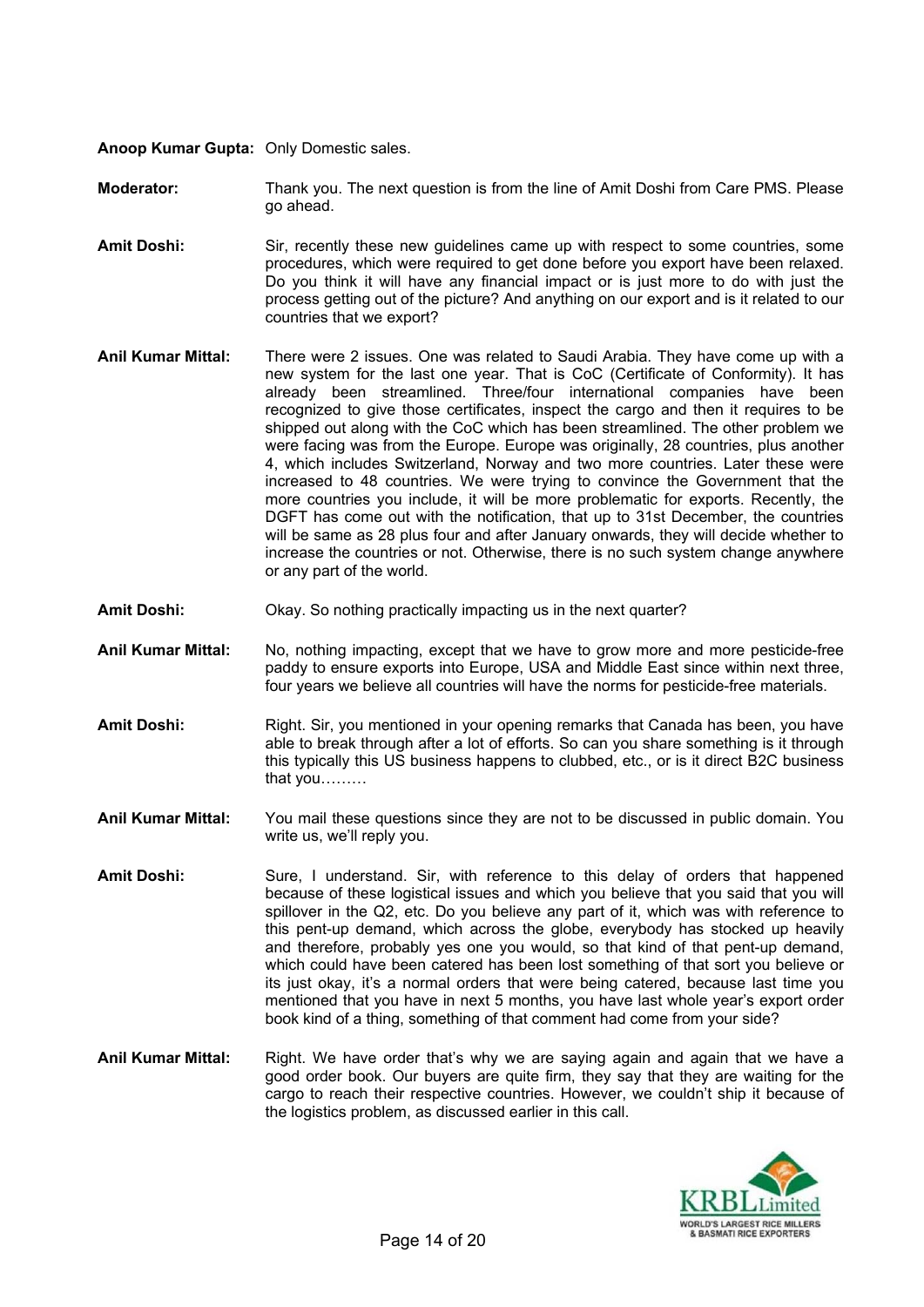- Amit Doshi: No, my point was just to understand that, has it been like that orders has been catered by somebody else because we could not do it or something of that sort of so we could get?
- **Anil Kumar Mittal:** No, the goods were lying at the port. If it would have been taken by someone else, how someone else could export when KRBL could not ship? It means we are inefficient if somebody else is in the power to export, and we are not in a position to export, how is that possible?
- **Amit Doshi:** Okay. And sir, last two quarters back there was this idli rava, etc., was being launched. Now with this home consumption and domestic market, HoReCa segment is likely to get impacted even further, we don't know, like maybe two or three quarters more. So to match up or to cover up that how is that ready-to-eat or something of that side, home consumption food or anything on that side. I know your focus is more on rice, but still because this idli rava was launched and after that nothing came up. So, I'm just trying to understand, is there any strategy to kind of recoup the HoReCa loss or something of that sort?
- **Anoop Kumar Gupta:** We have launched idli rava, and during COVID period, the sales were also good. But we are not looking at heat-and-eat segment, but we are looking at certain other SKUs, which are more on health side. Definitely, you will see in next six months, there are some more launches, but definitely on the health side.
- **Moderator:** Thank you. The next question is from the line of Jigar Walia from OHM Group. Please go ahead.
- **Jigar Walia:** Sir, one thing I wanted to understand the pricing for the 1509 variety, would it be different from the traditional basmati or the 1121?
- **Anil Kumar Mittal:** Actually, every variety is different otherwise what is the use of growing different variety? Traditional is different than 1121. 1121 is different than 1509. 1509 is different than 1718. 1718 is different than every variety like in tea also, you have so many blends. Darjeeling tea is different than Assam tea. Assam tea is different than the South tea. South tea is different than the Kenyan tea. Whenever the varietal changes are there or different varieties are there, they are bound to have a different price and a different customer.
- **Jigar Walia:** Perfect. So the price, 15% price increase is primarily because of the change in variety, not just because there would be a 15%, 20% drop in the production?
- **Anil Kumar Mittal:** No, it will be because the consumption and the demand of 1121 is more than 1509. So we feel that 1509 prices will come down by 10%-15% over this year or the prices of 1121 will increase by 15%-20% this year. If the estimates that I've discussed are correct, which we will come to know by end of August or first week of September.
- **Jigar Walia:** Right. And sir, the kind of media reports also did mention that production is particularly down in Punjab, which could be our catchment. So do we get more linked to the catchment or we have the flexibility or the resources to have the procurement from the other regions as well?
- **Anil Kumar Mittal:** Basmati we all know is a GI product. Now the matter has come to Supreme Court. The GI issue has already been won through APEDA from Chennai High Court as well as from Intellectual Property Appellate Board (IPAB). Let me clarify that there are seven states which fall under GI i.e. Punjab, Haryana, Western Uttar Pradesh,

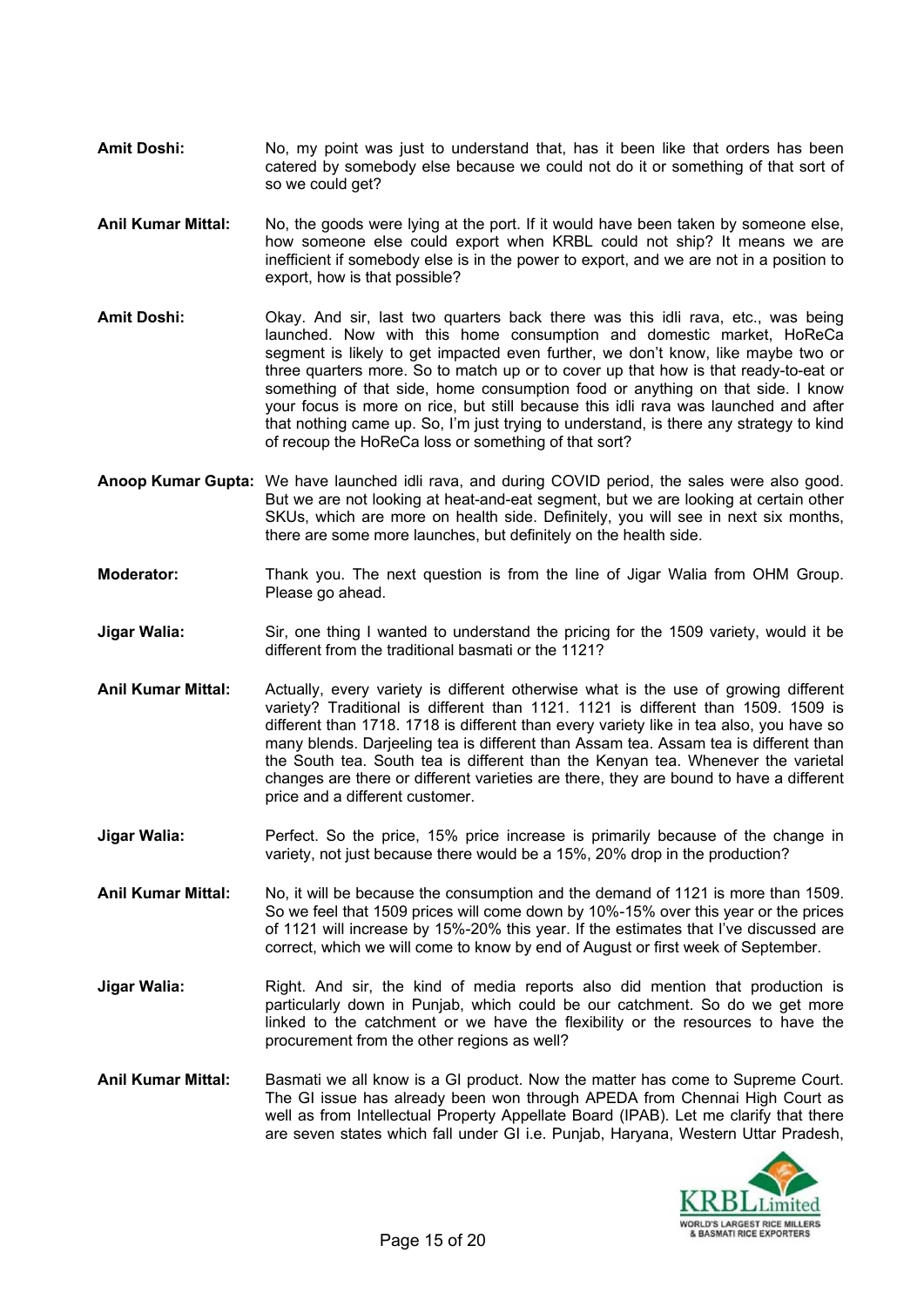Delhi, two districts of Jammu Kashmir, one district of Himachal and Uttarakhand. These are the seven states where basmati is grown, and these are the traditional areas of basmati rice. So whenever we buy basmati rice, it is not from any one region, we buy it from all the seven regions.

- **Jigar Walia:** Right. Okay got it. Now from a geographical location perspective, any thoughts that a single location works better or there would be a need to diversify given certain state focusing on from a water conservation perspective?
- **Anil Kumar Mittal:** Let me tell you, much has been said, much has been spoken, and the matter is in Supreme Court. I would not like to discuss further, since we are one of the parties involved in it on behalf of All India Rice Exporters' Association. It will not be good on my part to advocate on our case. It would be better to let the case be decided in Supreme Court. Then we can discuss in details.
- **Jigar Walia:** Right. Sir one last question is on the restructuring for the energy this thing, any specific plans to use that monetization otherwise, it works quite well for us. It reflects in our numbers, it's all good. But if at all, I do not know to what extent you intend to monetize or unlock. But is there any use, plan use for the cash strategy or it would be just to reduce the working capital debt as well?
- **Anoop Kumar Gupta:** Yes. It is just to ring-fencing agri and energy business, and we have better operational efficiencies due to focused management in energy business. And the value unlocking is afterwards, but I tell you there are a lot of key challenges in doing it.
- **Jigar Walia:** I understood yes. But right now, you'll be only subsidiarizing but even subsidiarizing will have those challenges?
- **Anil Kumar Mittal:** We'll have a separate company.
- **Jigar Walia:** Are the PPAs getting honored in the COVID situations?
- **Anil Kumar Mittal:** Yes, they're getting honored. But as you know that state government payments are a little bit delayed due to COVID, but PPAs are at the same rate only.
- **Moderator:** Thank you. The next question is from the line of Amit Agarwal, Individual Investor. Please go ahead. As there is no response from the current participant, we take the next question from the line of Sarvesh Gupta from Maximal Capital. Please go ahead.
- **Sarvesh Gupta:** So given this 10% to 15% sort of a reduction that may happen in terms of paddy growth, what is the expectation on the basmati rice prices for exports and domestic market for this year?
- **Anil Kumar Mittal:** It is too early to guess the basmati prices because it is still 2 2 ½ half months to go. They will be correlated to the prices of paddy, but not in case of KRBL, as you know we are FMCG Company. Our prices are more or less fixed. We just give the promotion or discounts based on the current market prices. Therefore, it will be too difficult or it will be too early to comment as to what would be the situation and what will happen to the new crop and its prices and the effect on the exports. But definitely, if the prices go up, the prices in the international market will also go up

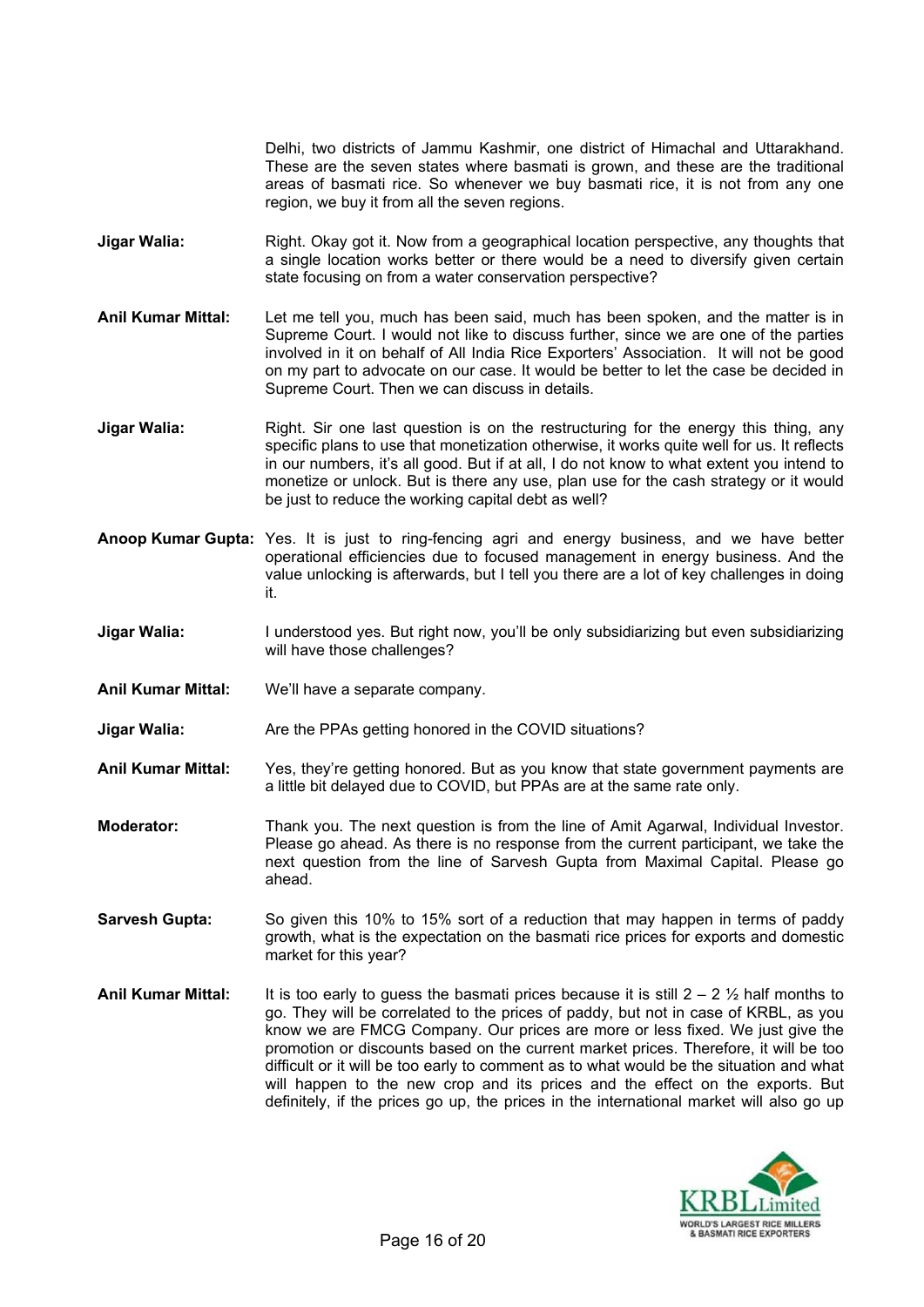and vice versa. When we are talking of up and down in the international market, they are primarily on the private label and not on the branded product.

- **Sarvesh Gupta:** Okay. But since we will be using the crop from last year, where the prices were lower, so our cost of raw materials should not go up for this year, even if the paddy prices go up for this year?
- **Anoop Kumar Gupta:** Our cost of goods sold will not go up. Yes, you are right.
- **Sarvesh Gupta:** Okay, understood sir. And sir, on this restructuring part just one suggestion is because this might be a smaller portion of course, it is an attractive asset. But in my opinion, the best way to do it is to just sell given the lower interest rates, which are already there, you might get a good asset sale done and PPA transfer probably would also be, so is there any problem in selling the assets in terms of the PPA asset transfer, because this is a small portion of the overall business why not just focus on one business?
- **Anoop Kumar Gupta:** You see, the book value we have taken accelerated depreciation throughout and as per the income tax, the value of the asset is practically zero. If we sell the asset, then it will attract a 25% state tax. Suppose I sell the asset at Rs.800 crore, so it will attract Rs.200 crore as tax only.
- **Moderator:** Thank you. The next question is from the line of Sarvesh Kumar from InsideEdge Corp. Please go ahead.
- **Sarvesh Kumar:** I am looking for a clarification. In this Balsharaf matter, as you said they have already won cases in High Court as well as Supreme Court. And still, ED is not releasing the shares. So don't you think it amounts to contempt of court itself, how can ED do this misadventure, is it something we are missing?
- **Anoop Kumar Gupta:** Anilji, would you like to answer?
- **Anil Kumar Mittal:** Actually, I don't think it will be good on my part to comment on an organization like ED. Till there is a clean & clear court order, they will not release it. Let me tell you, from five places we have won in a span of two years, when we say we won, I mean Balsharaf won the case. He already won the case and we have put a contempt of court, which has also been noticed by the High Court. Balsharaf has won from every angle as far as legality is concerned. Now the question is that the lawyers are waiting for these courts to open because they do not want to present the cases on webinar. And they want the courts to open, then only Balsharaf will further fight the cases in the court.
- **Moderator:** Thank you. The next question is from the line of Dhurv Kashyap from Edelweiss. Please go ahead.
- **Dhurv Kashyap:** Yes, sir very quickly because I understand that I stand between all of you and lunch now. But Mehrotra sir, my question to you was that, if you look at the progression of the net profit margin over the last three quarters, we have moved from about 13.5% to 14%, 14.5%, now about 16%. Are these sort of sustainable as we go along and broadly as a company what net profit margins are we sort of comfortable with for the financial year and the years to come?

**Anoop Kumar Gupta:** Anilji would like to answer. He's asking the sustainability of EBITDA?

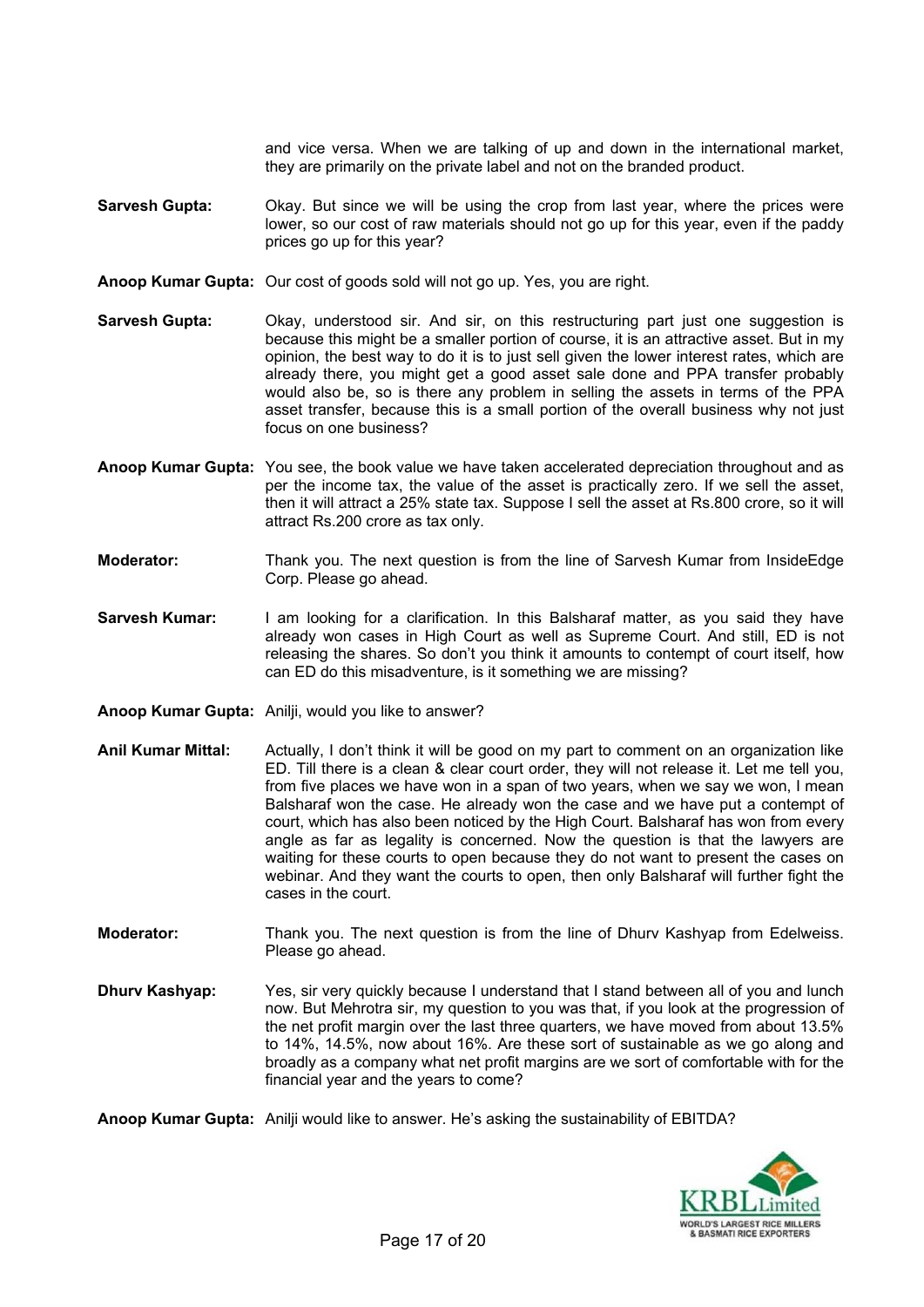- **Anil Kumar Mittal:** Let me tell you that both in exports and domestic it depends on the product mix pattern, which needs to be understood, I also stated this on the CNBC TV 18, that the basmati rice is normally sold between \$1,100 to \$2,400. In domestic, even the broken rice is sold, which is about Rs.40, Rs.45, then comes Rs.80, then Rs.90, then Rs.140. So there is a big range, there's a big product mix pattern as far as basmati is concerned. Since most of the sales were taking place in the primary segment, the average sale price increased from Rs.85 to Rs.101 a kilo in exports and same was the case in domestic market. It will be our utmost endeavor to maintain this EBITDA and profit margins. But as our top line increases, we have to go and look at those sales, which are at \$1,200, \$1,300 in the range of Rs.80, Rs.90 also. That is also there, but margin of profit is different than the sale price and we will try our level best to maintain this EBITDA what we have shown now.
- **Dhurv Kashyap:** Sure. And my second question sir, was that given that there is a tremendous movement on the basis of hygiene from loose rice where people open a borah and sell from it will which gets touched by hand, etc., to package rice, is there something on the communication and product front that we are doing to really accelerate this very quickly and get all the gains into KRBL?
- **Anoop Kumar Gupta:** Yes definitely, we are doing a lot of activities in social media.
- **Dhurv Kashyap:** Sir, equivalent this for you is almost like the hand sanitizer moment for the hand sanitizer company. So, it is a saying that strike while the iron is hot, so, is this not the time to really leapfrog our product and communication to take advantage of the tremendous desire of the consumer to have hygienic packaged products?
- **Anoop Kumar Gupta:** Yes, we are doing a lot of things and if you look at our social media, we are doing a lot of activities. Then a lot of promotion with the retailers also, but I tell you still, people are not going in the market. So the brand because of the brand name, it is being sold. But if you see at the footfall, even at Reliance, Big Bazaar or D-Mart or even retail, the footfalls are very less.
- **Dhurv Kashyap:** Sir, my last and final question, what has been the response to the tie-up with Swiggy and Zomato?
- **Anoop Kumar Gupta:** Not good. Frankly speaking, not good.
- **Moderator:** Thank you. The next question is from the line of Raman Tiwari, Individual Investor. Pease go ahead.
- **Raman Tiwari:** Sir, I would like to just have your opinion on the domestic sales, where I was looking at your leading competitor and they said they have gained market share. And this is as per the neilsen survey where they said market share has increased. This is the competitor, the market share has increased from 24.5% to 27%, and in rural markets, from 31% to 44% in Q1. So have you lost market share, just wanted to know your opinion on it?
- **Anil Kumar Mittal:** If we talk of the competitor, their domestic sale is Rs.200 crore and our domestic sale is Rs.350 crore. So you can't compare, it's a 2x. It is out of comparison. I don't want to comment on the numbers or their data on rural and domestic sales.

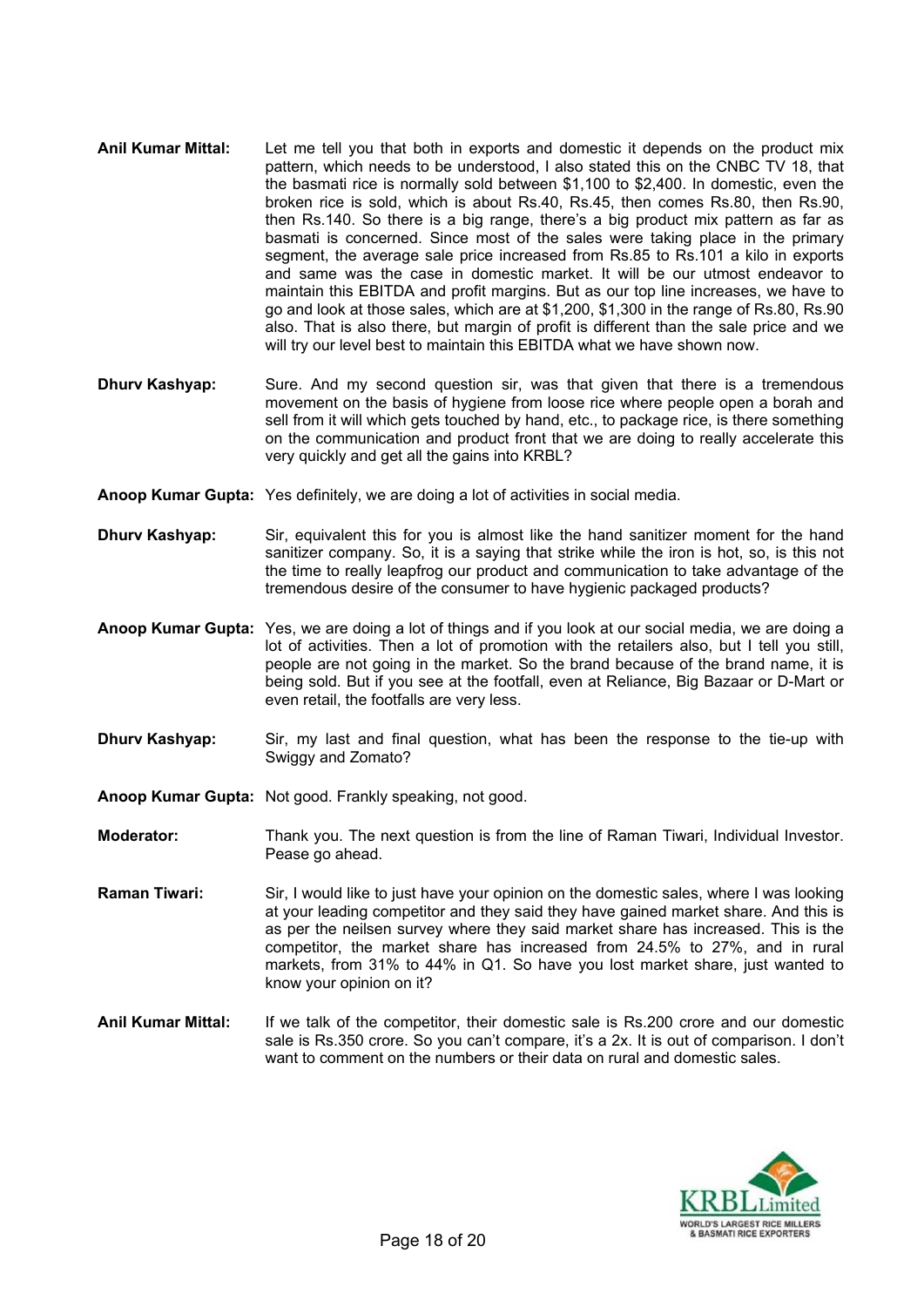- **Raman Tiwari:** Okay, sir. And just one more question, I would like to know like this Tata Group this is entering into dal segment with Tata Sampann. What are your views on dal as a branded commodity play, do you in future want to enter that market or do you think it's too small of a market for you to think about?
- **Anoop Kumar Gupta:** No, it's a big market, but we don't intend to enter into dal market because every state, every region has a different taste and every region has a different dal. We are not into it.
- **Moderator:** Thank you. The next question is from the line of Chetan Doshi from Tulsi Financial. Please go ahead.
- **Chetan Doshi:** My first question is that in spite of all odds, our competitor's results speaks for itself. Whatever has been discussed till now in spite of all the problems what are there in the market, they have performed well, they have shown the results. We are a market leader and when you say there is no comparison, are we pricing our product very high that the consumer is not able to buy and that is the reason we are losing sales. Or why our results are low, exports as per your figures we have grown. So you cannot doubt that and that argument that our material is stock at Kandla. That is the reason our results our sales is low. That is cannot be taken well because competitor is also equally present in all the aspects, in all the segments, not where we operate. And second question is when we would as a shareholder, when the company will go back to its original position where everything was the best, including the share price.
- **Anoop Kumar Gupta:** We are working at our best and if we compare the share price of Rs. 600 from two years back we have gone quite ahead in terms of the numbers, our results are much better. Also, as far as competition is concerned, domestically we are doing much, much better than competitors. As Mr. Mittal, our CMD told that this shipment was all containerized. And our shipment is break bulk. So, the break bulk shipment was a big hassle in COVID. There was no hassle in containerized shipment and why you say that Rs.350 crore carry forward will not be better, definitely our second Q2 would be better by Rs.350 crore. I'm expecting Q2 to be practically 2x of Q1.
- **Chetan Doshi:** That means Rs.1,400 crore?
- **Anoop Kumar Gupta:** Yes.
- **Anil Kumar Mittal:** It will be astonishing good numbers. It should be good numbers.
- **Anoop Kumar Gupta:** Good number, but Rs.350 crore will be definitely carry forward and whatever we are doing in a quarter so, we are doing better than quarter one. So naturally, our numbers would be quite great in quarter two.
- **Chetan Doshi:** Exactly, we say that our performance is getting better and better day by day, why people are losing interest in our stock?
- **Anoop Kumar Gupta:** I can't comment on this.
- **Moderator:** Thank you very much. Ladies and gentlemen, that was the last question for today. I would now like to hand the conference over to the management for their closing comments.